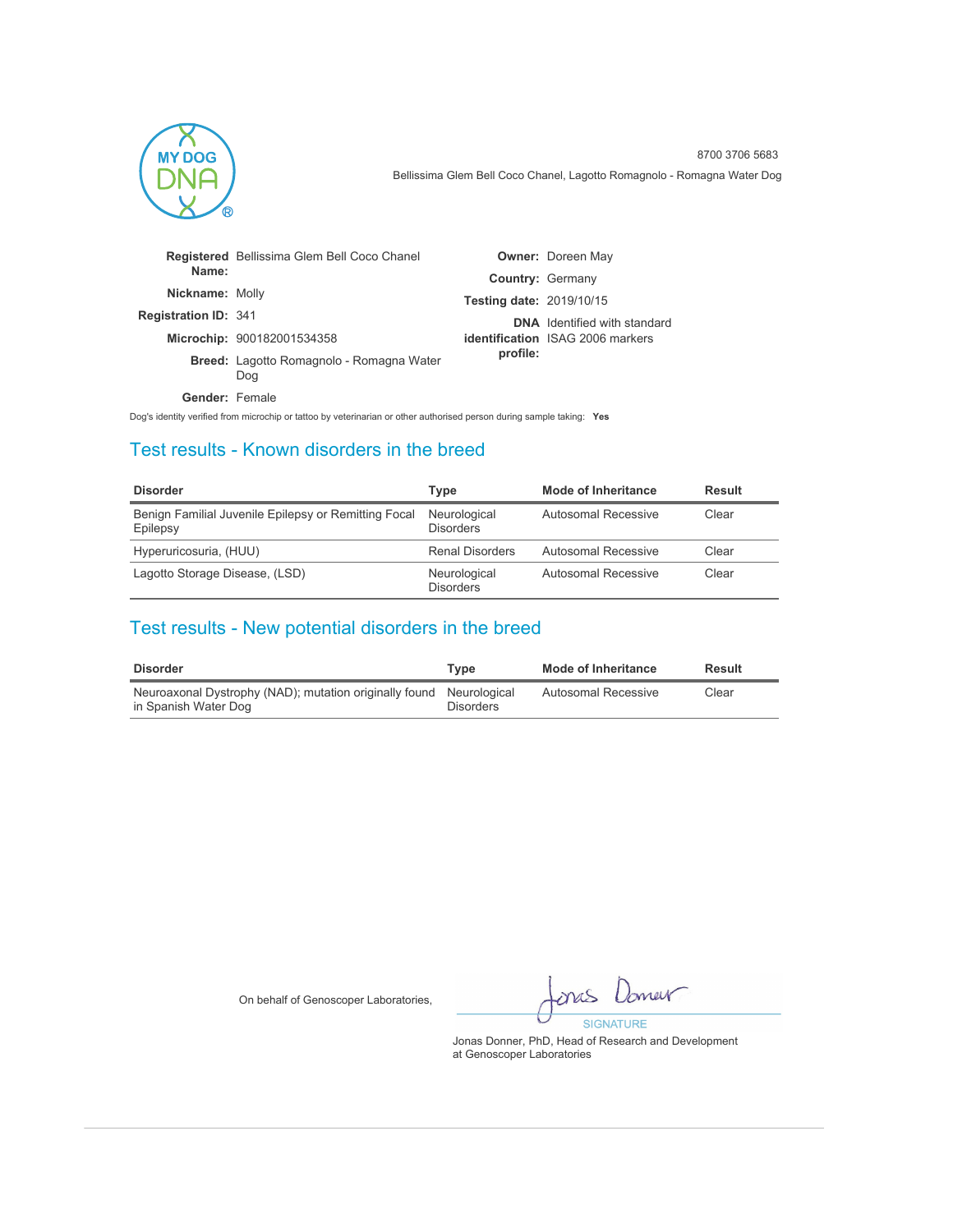

|                             | <b>Registered</b> Bellissima Glem Bell Coco Chanel |                                 | <b>Owner: Doreen May</b>                |
|-----------------------------|----------------------------------------------------|---------------------------------|-----------------------------------------|
| Name:                       |                                                    |                                 | <b>Country: Germany</b>                 |
| <b>Nickname: Molly</b>      |                                                    | <b>Testing date: 2019/10/15</b> |                                         |
| <b>Registration ID: 341</b> |                                                    |                                 | <b>DNA</b> Identified with standard     |
|                             | Microchip: 900182001534358                         |                                 | <b>identification</b> ISAG 2006 markers |
|                             | Breed: Lagotto Romagnolo - Romagna Water<br>Dog    | profile:                        |                                         |
| Gender: Female              |                                                    |                                 |                                         |
|                             |                                                    |                                 |                                         |

Dog's identity verified from microchip or tattoo by veterinarian or other authorised person during sample taking: **Yes**

# Test results for pharmacogenetics

| <b>Disorder</b>                 | <b>Mode of Inheritance</b> | Result |
|---------------------------------|----------------------------|--------|
| Multi-Drug Resistance 1, (MDR1) | Autosomal Dominant         | Clear  |

On behalf of Genoscoper Laboratories,

Imer once **SIGNATURE**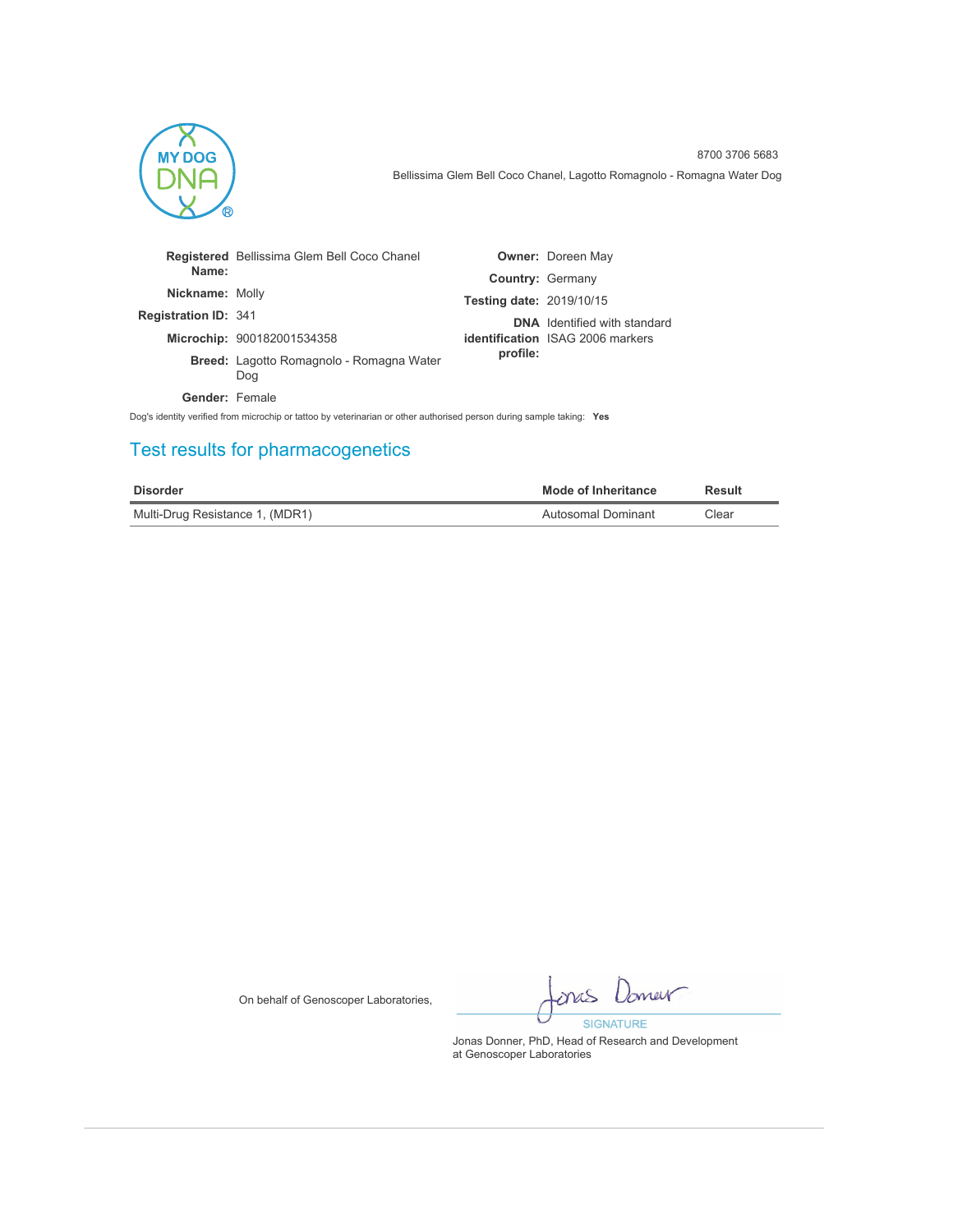

|                             | <b>Registered</b> Bellissima Glem Bell Coco Chanel     |                                 | <b>Owner: Doreen May</b>                |
|-----------------------------|--------------------------------------------------------|---------------------------------|-----------------------------------------|
| Name:                       |                                                        | <b>Country: Germany</b>         |                                         |
| <b>Nickname: Molly</b>      |                                                        | <b>Testing date: 2019/10/15</b> |                                         |
| <b>Registration ID: 341</b> |                                                        |                                 | <b>DNA</b> Identified with standard     |
|                             | Microchip: 900182001534358                             |                                 | <b>identification</b> ISAG 2006 markers |
|                             | <b>Breed:</b> Lagotto Romagnolo - Romagna Water<br>Dog | profile:                        |                                         |
| Gender: Female              |                                                        |                                 |                                         |

Dog's identity verified from microchip or tattoo by veterinarian or other authorised person during sample taking: **Yes**

## Test results - Traits - page 1

### **Coat Type**

| Trait                                                                       |               | <b>Genotype Description</b>                                                                                                                                                                                                                                               |
|-----------------------------------------------------------------------------|---------------|---------------------------------------------------------------------------------------------------------------------------------------------------------------------------------------------------------------------------------------------------------------------------|
| Coat Length                                                                 | $\mathcal{U}$ | The dog is genetically long-haired.                                                                                                                                                                                                                                       |
| Furnishings / Improper<br>Coat in Portuguese<br>Water Dogs (marker<br>test) | AA/TT         | The dog is genetically likely to express furnishings.                                                                                                                                                                                                                     |
| KRT71 c.451C>T<br>(p. Arg151                                                | T/T           | The dog carries two copies of the tested allele causing curly coat. The dog is likely<br>to have curly hair, if it is long-haired.                                                                                                                                        |
| MC5Rc.237A > T                                                              | C/T           | The dog carries one copy of the allele associated with heavy shedding and one<br>copy of the allele associated low shedding. This genotype has no effect on a dog<br>with furnishings, but non-wire-haired dog with this genotype is likely heavy or<br>seasonal shedder. |
| SGK3 (p.Val96Glyfs)                                                         | $\frac{1}{1}$ | The dog does not carry the tested hairlessness allele of the American Hairless<br>Terrier.                                                                                                                                                                                |

On behalf of Genoscoper Laboratories,

Iomer mas **SIGNATURE**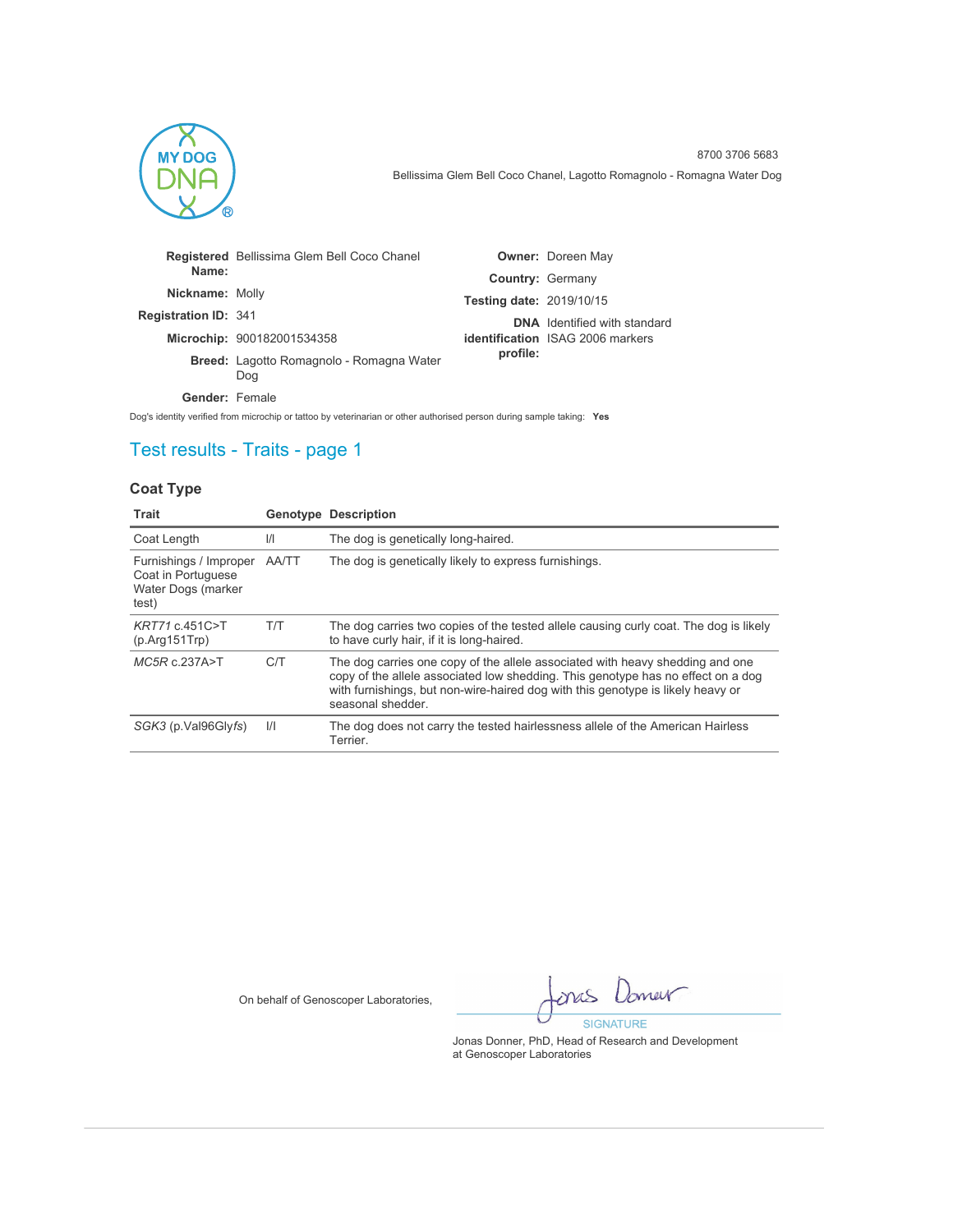

|                             | <b>Registered</b> Bellissima Glem Bell Coco Chanel     |                                 | <b>Owner: Doreen May</b>                |
|-----------------------------|--------------------------------------------------------|---------------------------------|-----------------------------------------|
| Name:                       |                                                        | <b>Country: Germany</b>         |                                         |
| <b>Nickname: Molly</b>      |                                                        | <b>Testing date: 2019/10/15</b> |                                         |
| <b>Registration ID: 341</b> |                                                        |                                 | <b>DNA</b> Identified with standard     |
|                             | Microchip: 900182001534358                             |                                 | <b>identification</b> ISAG 2006 markers |
|                             | <b>Breed:</b> Lagotto Romagnolo - Romagna Water<br>Dog | profile:                        |                                         |
| Gender: Female              |                                                        |                                 |                                         |

Dog's identity verified from microchip or tattoo by veterinarian or other authorised person during sample taking: **Yes**

## Test results - Traits - page 2

### **Coat Colour**

| <b>Trait</b>                                          |       | <b>Genotype Description</b>                                                                                                                   |
|-------------------------------------------------------|-------|-----------------------------------------------------------------------------------------------------------------------------------------------|
| Colour Locus E - Extensions                           | e/e   | The dog has recessive red coat colour.                                                                                                        |
| Colour Locus B - Brown                                | b/b   | The dog is likely to have brown pigment.                                                                                                      |
| Colour Locus K - Dominant<br>Black                    | ky/ky | The dog is likely to express the coat colour defined by the colour locus A.                                                                   |
| Colour Locus A - Agouti                               | ay/at | The dog is genetically sable. The dog carries tan points or saddle tan colour.                                                                |
| Colour Locus S - Piebald or<br>extreme white spotting | S/S   | The dog is likely to have solid coat colour with minimal white.                                                                               |
| Colour Locus H - Harlequin                            | h/h   | The dog doesn't have harlequin pattern.                                                                                                       |
| Dilution (d <sup>2</sup> allele)                      | D/D   | The dog does not carry any copies of the rare d2 allele associated<br>with dilution in Chow Chow, French Bulldog, Sloughi and Thai Ridgeback. |
| Merle (M allele)                                      | m/m   | The dog is genetically non-merle and does not carry a SILV gene SINE<br>insertion.                                                            |
| Saddle Tan (RALY gene<br>dupl.)                       | -/dup | The dog may have saddle tan pattern if it has also tan point genotype at the<br>A locus.                                                      |
| Albinism (caL-allele)                                 | C/C   | The dog does not carry the tested mutation for albinism.                                                                                      |

On behalf of Genoscoper Laboratories,

Jamer ones **SIGNATURE**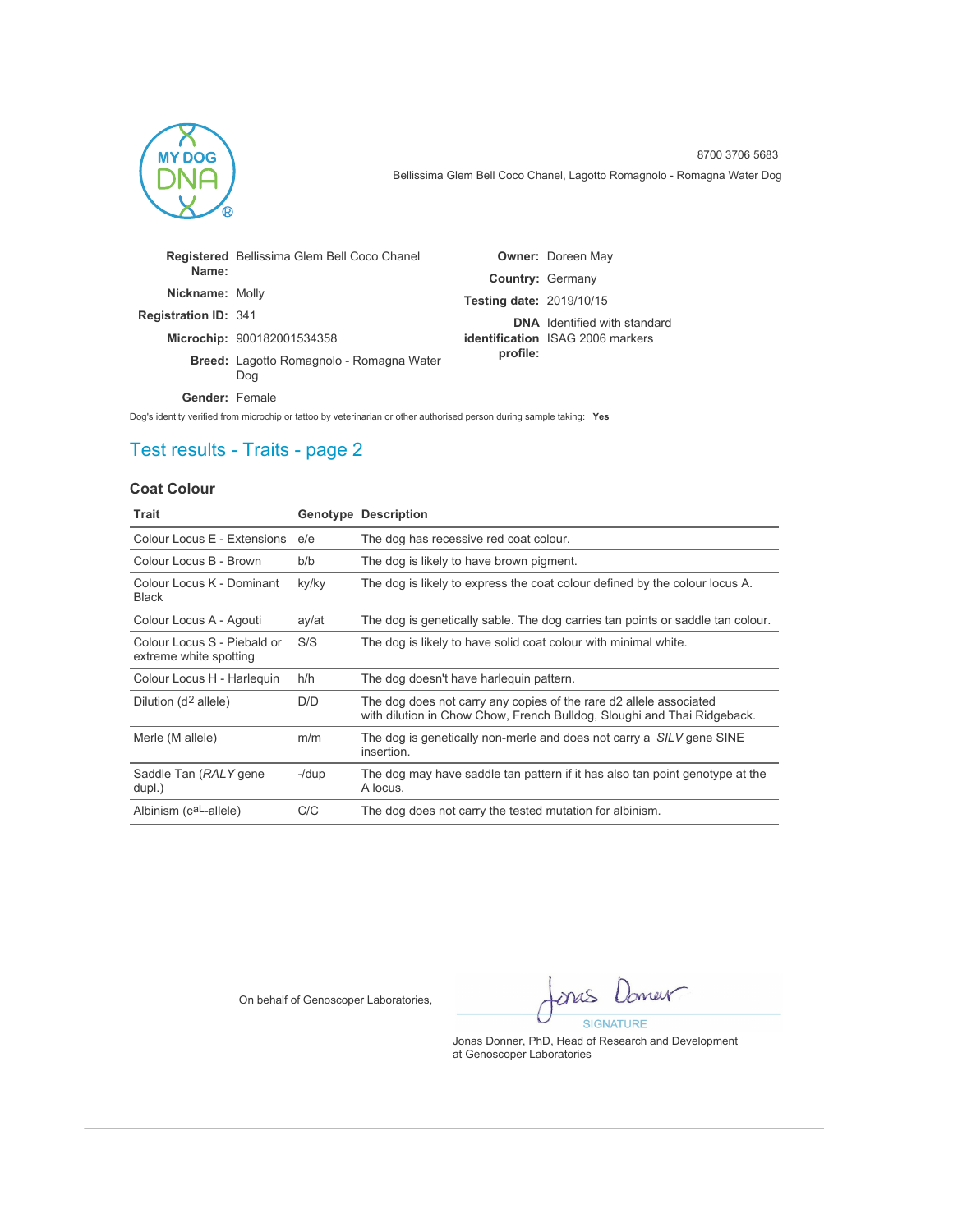

|                             | <b>Registered</b> Bellissima Glem Bell Coco Chanel     |                                 | <b>Owner: Doreen May</b>                |
|-----------------------------|--------------------------------------------------------|---------------------------------|-----------------------------------------|
| Name:                       |                                                        | <b>Country: Germany</b>         |                                         |
| Nickname: Molly             |                                                        | <b>Testing date: 2019/10/15</b> |                                         |
| <b>Registration ID: 341</b> |                                                        |                                 | <b>DNA</b> Identified with standard     |
|                             | Microchip: 900182001534358                             |                                 | <b>identification</b> ISAG 2006 markers |
|                             | <b>Breed:</b> Lagotto Romagnolo - Romagna Water<br>Dog | profile:                        |                                         |
| <b>Gender: Female</b>       |                                                        |                                 |                                         |

Dog's identity verified from microchip or tattoo by veterinarian or other authorised person during sample taking: **Yes**

## Test results - Traits - page 3

### **Body Size**

| Trait                               |         | <b>Genotype Description</b>                                                                                                                                                                                         |
|-------------------------------------|---------|---------------------------------------------------------------------------------------------------------------------------------------------------------------------------------------------------------------------|
| IGF1<br>(chr15:41221438)            | A/G     | The dog is heterozygous for the ancestral allele. This means that it carries one copy of<br>the genetic allele typically associated with small body mass and one copy typically<br>associated with large body mass. |
| IGF1Rc.611G>A<br>(p. Arg204His)     | G/G     | The dog carries two ancestral alleles typically found in larger-sized breeds.                                                                                                                                       |
| ACSL4<br>chrX.82919525C>T           | C/C     | The dog doesn't have the allele associated with large skeletal size and heavy muscling<br>with considerable back fat thickness.                                                                                     |
| IGSF1<br>p.Asp768Glu                | A/C     | The dog has one copy of the allele associated with heavy muscling.                                                                                                                                                  |
| IRS4<br>chrX:82296039               | G/G     | The dog doesn't have the allele associated with large body size.                                                                                                                                                    |
| FGF4 insertion                      | D/D     | The dog is homozygous for the ancient allele. The dog is likely to have legs of normal<br>length.                                                                                                                   |
| STC <sub>2</sub><br>(chr4:39182836) | T/T     | The dog has two copies of the ancestral allele associated with larger body size.                                                                                                                                    |
| GHR <sub>1</sub><br>(p.Glu191Lys)   | G/G     | The dog has two copies of the ancestral allele associated with larger body size.                                                                                                                                    |
| GHR <sub>2</sub><br>(p.Pro177Leu)   | C/C     | The dog has two copies of the ancestral allele associated with larger body size.                                                                                                                                    |
| HMGA2<br>(chr10:8348804)            | No call |                                                                                                                                                                                                                     |

On behalf of Genoscoper Laboratories,

Jamer pra **SIGNATURE**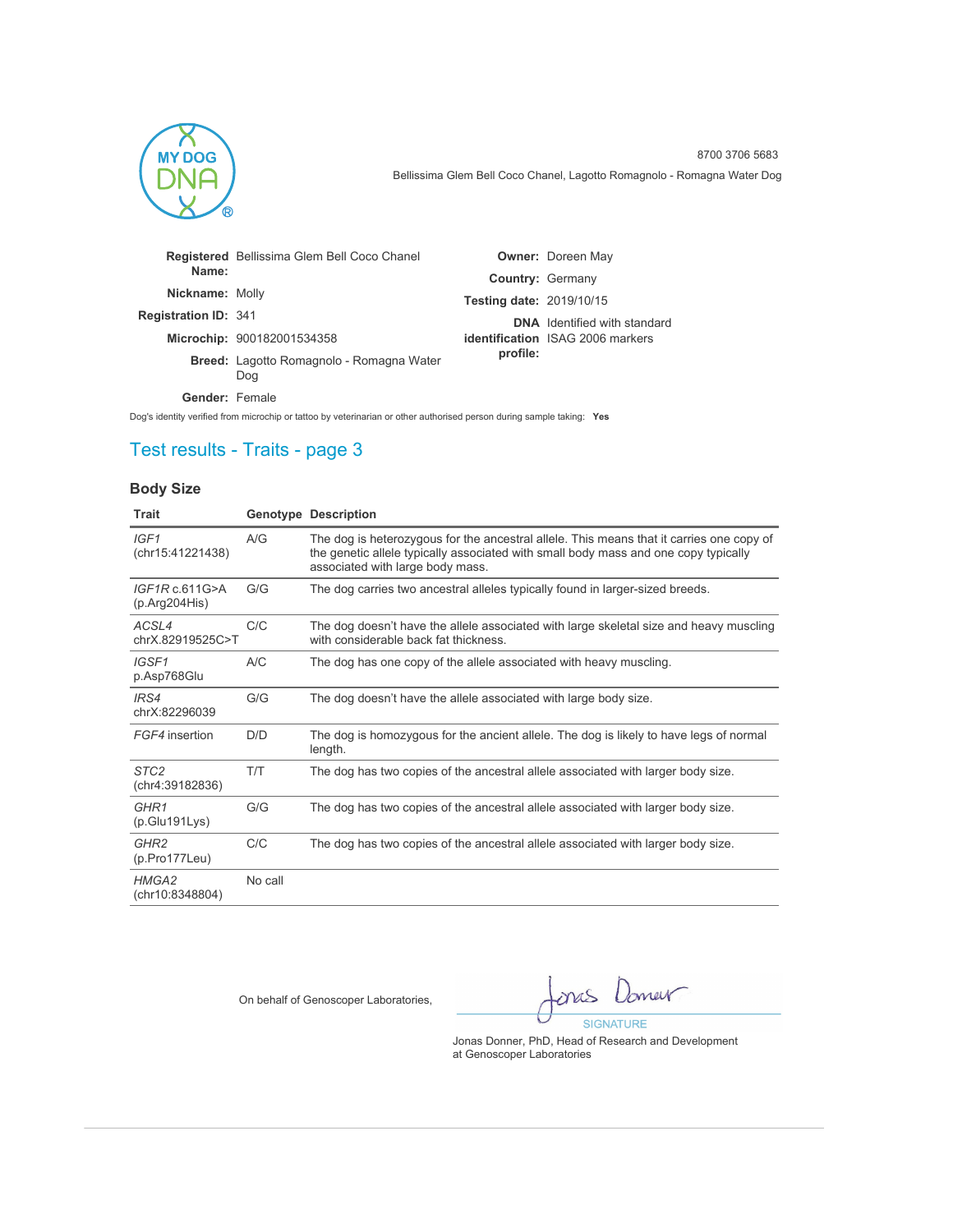

|                             | <b>Registered</b> Bellissima Glem Bell Coco Chanel |                                 | <b>Owner: Doreen May</b>                |
|-----------------------------|----------------------------------------------------|---------------------------------|-----------------------------------------|
| Name:                       |                                                    | Country: Germany                |                                         |
| Nickname: Molly             |                                                    | <b>Testing date: 2019/10/15</b> |                                         |
| <b>Registration ID: 341</b> |                                                    |                                 | <b>DNA</b> Identified with standard     |
|                             | Microchip: 900182001534358                         |                                 | <b>identification</b> ISAG 2006 markers |
|                             | Breed: Lagotto Romagnolo - Romagna Water<br>Dog    | profile:                        |                                         |
| <b>Gender: Female</b>       |                                                    |                                 |                                         |

Dog's identity verified from microchip or tattoo by veterinarian or other authorised person during sample taking: **Yes**

## Test results - Traits - page 4

### **Morphology**

| Trait                                |     | <b>Genotype Description</b>                                                                                                                                                 |
|--------------------------------------|-----|-----------------------------------------------------------------------------------------------------------------------------------------------------------------------------|
| BMP3 c.1344C>A C/C<br>(p.Phe448Leu)  |     | The dog does not carry the tested allele typically associated with shortened<br>head (brachycephaly). The dog is more likely to have an elongated<br>head (dolichocephaly). |
| SMOC <sub>2</sub>                    | D/D | The dog does not carry the tested allele typically associated with shortened head<br>(brachycephaly). The dog is more likely to have an elongated head (dolichocephaly).    |
| chr10:11072007                       | C/T | The dog carries one copy of an allele typically associated with floppy ears, and one copy<br>of an allele typically associated with pricked ears.                           |
| T c.189C>G<br>$(p.$ Ile $63$ Met $)$ | C/C | The dog does not carry the tested bobtail-causing genetic variant. The dog is most likely<br>long-tailed.                                                                   |
| EPAS <sub>1</sub><br>(p.Gly305Ser)   | G/G | The dog does not carry the tested variant associated with adaptation to high altitudes.                                                                                     |
| LIMBR1 DC-1                          | G/G | The dog does not carry the tested allele associated with hind dewclaws in Asian breeds.<br>The dog is not likely to have hind dewclaws.                                     |
| LIMBR1 DC-2                          | G/G | The dog does not carry the tested allele associated with hind dewclaws in western<br>breeds. The dog is likely not to have hind dewclaws.                                   |
| AXL4                                 | D/D | The dog does not have the tested allele typically associated with blue eyes in Siberian<br>Huskies. The dog is likely to have brown eyes.                                   |

On behalf of Genoscoper Laboratories,

Imer mas **SIGNATURE**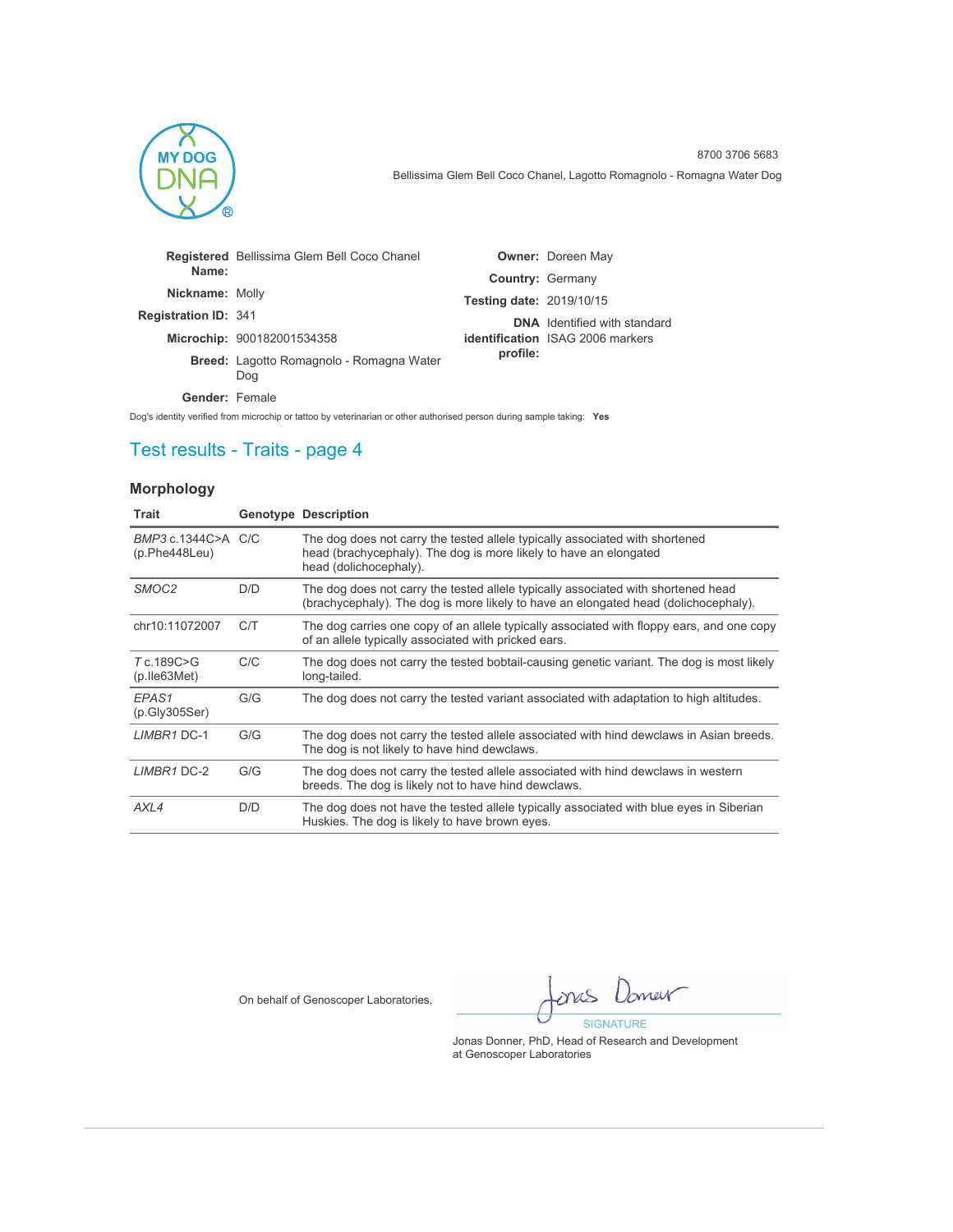

### **Blood Disorders - page 1**

| <b>Disorder</b>                                                                                     | <b>Mode of Inheritance</b>                           | Result |
|-----------------------------------------------------------------------------------------------------|------------------------------------------------------|--------|
| Bleeding disorder due to P2RY12 defect                                                              | <b>Autosomal Recessive</b>                           | Clear  |
| Canine Cyclic Neutropenia, Cyclic Hematopoiesis, Grey Collie Syndrome,<br>(CN)                      | <b>Autosomal Recessive</b>                           | Clear  |
| Canine Leukocyte Adhesion Deficiency (CLAD), type III                                               | <b>Autosomal Recessive</b>                           | Clear  |
| Canine Scott Syndrome, (CSS)                                                                        | <b>Autosomal Recessive</b>                           | Clear  |
| Factor IX Deficiency or Hemophilia B; mutation Gly379Glu                                            | <b>X-linked Recessive</b>                            | Clear  |
| Factor IX Deficiency or Hemophilia B; mutation originally found in Airedale<br>Terrier              | <b>X-linked Recessive</b>                            | Clear  |
| Factor IX Deficiency or Hemophilia B; mutation originally found in Lhasa<br>Apso                    | <b>X-linked Recessive</b>                            | Clear  |
| <b>Factor VII Deficiency</b>                                                                        | <b>Autosomal Recessive</b>                           | Clear  |
| Factor VIII Deficiency or Hemophilia A; mutation originally found in Boxer                          | <b>X-linked Recessive</b>                            | Clear  |
| Factor VIII Deficiency or Hemophilia A; mutation originally found in<br>German Shepherd Dog         | <b>X-linked Recessive</b>                            | Clear  |
| Factor VIII Deficiency or Hemophilia A; mutation originally found in Old<br>English Sheepdog        | <b>X-linked Recessive</b>                            | Clear  |
| Factor VIII Deficiency or Hemophilia A; p.Cys548Tyr mutation originally<br>found in German Shepherd | <b>X-linked Recessive</b>                            | Clear  |
| <b>Factor XI Deficiency</b>                                                                         | <b>Autosomal Dominant</b><br>(Incomplete Penetrance) | Clear  |
| Familial Congenital Methemoglobinemia; mutation originally found in<br>Pomeranian                   | <b>Autosomal Recessive</b>                           | Clear  |
| Glanzmann Thrombasthenia Type I, (GT); mutation originally found in<br>Pyrenean Mountain Dog        | <b>Autosomal Recessive</b>                           | Clear  |
| Glanzmann Thrombasthenia Type I, (GT); mutation originally found in<br>mixed breed dogs             | <b>Autosomal Recessive</b>                           | Clear  |
| <b>Hereditary Elliptocytosis</b>                                                                    |                                                      | Clear  |
| Hereditary Phosphofructokinase (PFK) Deficiency                                                     | <b>Autosomal Recessive</b>                           | Clear  |
| Macrothrombocytopenia; disease-linked variant originally found in Norfolk<br>and Cairn Terrier      | <b>Autosomal Recessive</b>                           | Clear  |
| May-Hegglin Anomaly (MHA)                                                                           | Autosomal Dominant                                   | Clear  |
| Prekallikrein Deficiency                                                                            | Autosomal Recessive                                  | Clear  |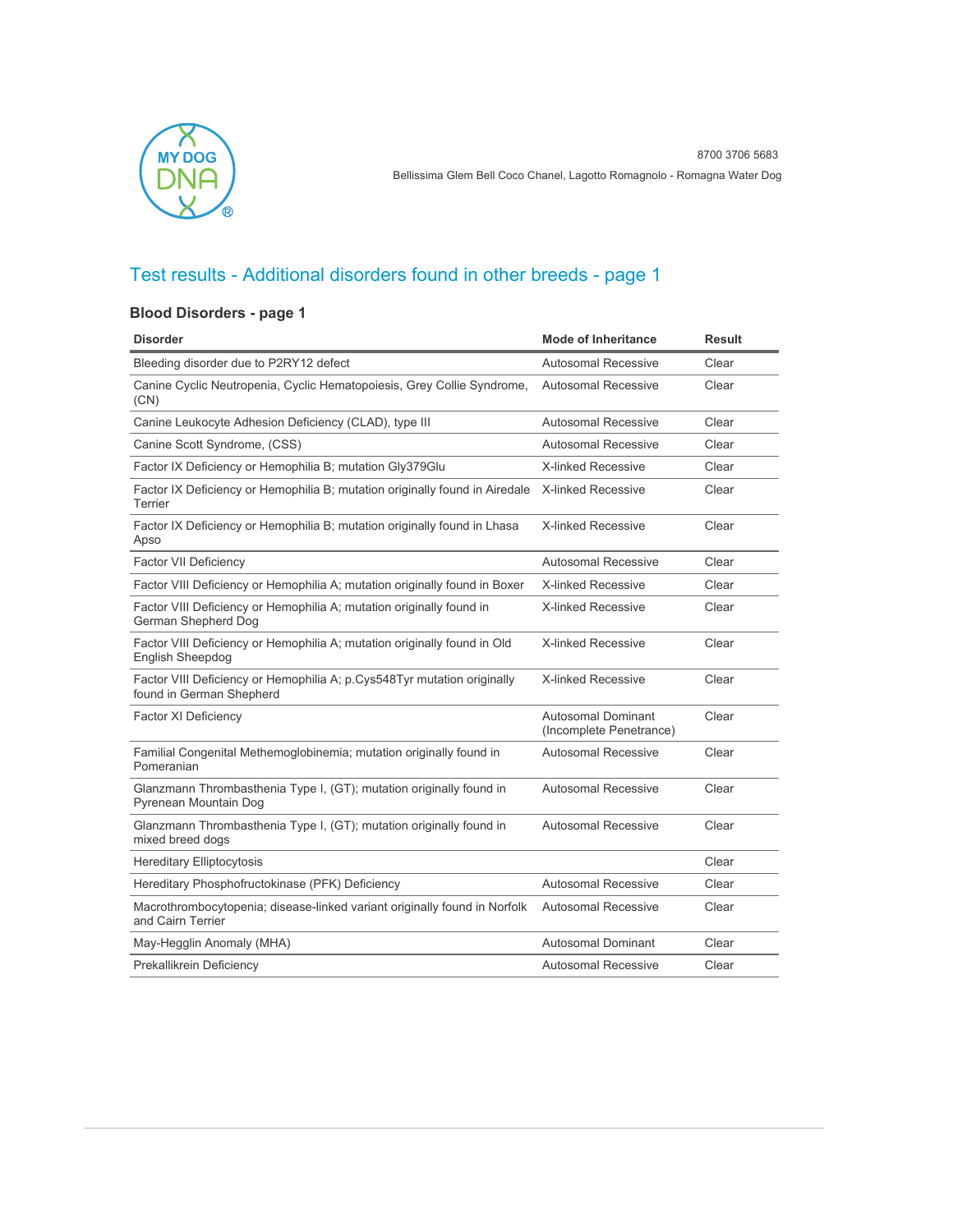

### **Blood Disorders - page 2**

| <b>Disorder</b>                                                                                 | <b>Mode of Inheritance</b> | <b>Result</b> |
|-------------------------------------------------------------------------------------------------|----------------------------|---------------|
| Pyruvate Kinase Deficiency; mutation originally found in Basenji                                | Autosomal Recessive        | Clear         |
| Pyruvate Kinase Deficiency; mutation originally found in Beagle                                 | Autosomal Recessive        | Clear         |
| Pyruvate Kinase Deficiency; mutation originally found in Pug                                    | Autosomal Recessive        | Clear         |
| Pyruvate Kinase Deficiency; mutation originally found in West Highland<br><b>White Terrier</b>  | Autosomal Recessive        | Clear         |
| Thrombopathia; mutation originally found in Basset Hound                                        | Autosomal Recessive        | Clear         |
| Thrombopathia; mutation originally found in Eskimo Spitz                                        | Autosomal Recessive        | Clear         |
| Thrombopathia; mutation originally found in Landseer                                            | <b>Autosomal Recessive</b> | Clear         |
| Trapped Neutrophil Syndrome, (TNS)                                                              | Autosomal Recessive        | Clear         |
| Von Willebrand's Disease (vWD) Type 1                                                           | <b>Autosomal Recessive</b> | Clear         |
| Von Willebrand's Disease (vWD) Type 2                                                           | Autosomal Recessive        | Clear         |
| Von Willebrand's Disease (vWD) Type 3; mutation originally found in<br>Kooikerhondje            | Autosomal Recessive        | Clear         |
| Von Willebrand's Disease (vWD) Type 3; mutation originally found in<br><b>Scottish Terrier</b>  | Autosomal Recessive        | Clear         |
| Von Willebrand's Disease (vWD) Type 3; mutation originally found in<br><b>Shetland Sheepdog</b> | Autosomal Recessive        | Clear         |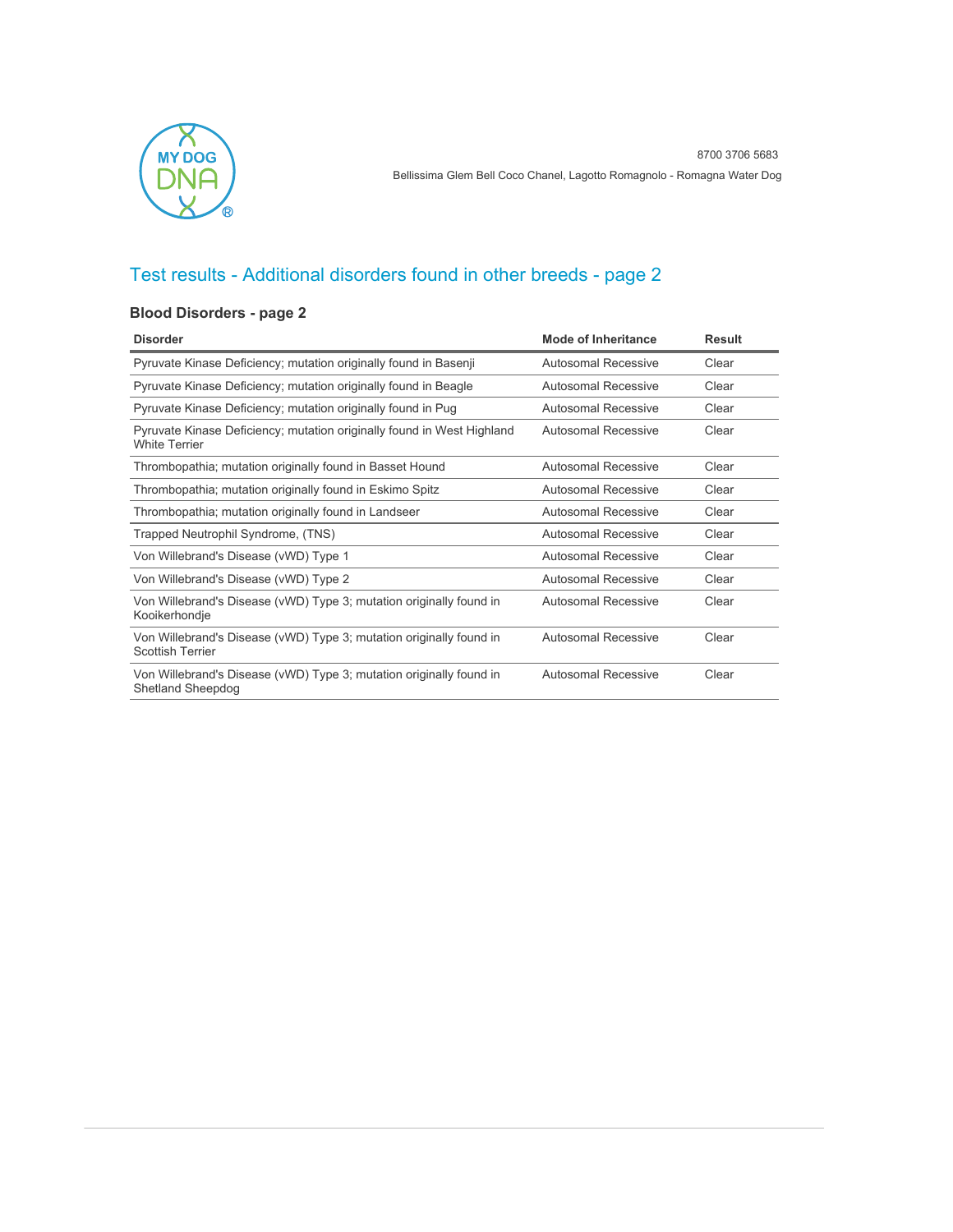

### **Ocular Disorders - page 1**

| <b>Disorder</b>                                                                                             | <b>Mode of Inheritance</b>                            | <b>Result</b> |
|-------------------------------------------------------------------------------------------------------------|-------------------------------------------------------|---------------|
| Canine Multifocal Retinopathy 1, (CMR1); mutation originally found in<br>Mastiff-related breeds             | <b>Autosomal Recessive</b>                            | Clear         |
| Canine Multifocal Retinopathy 2, (CMR2); mutation originally found in<br>Coton de Tulear                    | <b>Autosomal Recessive</b>                            | Clear         |
| Canine Multifocal Retinopathy 3, (CMR3); mutation originally found in<br>Lapponian Herder                   | <b>Autosomal Recessive</b>                            | Clear         |
| Cone Degeneration, (CD) or Achromatopsia; mutation originally found in<br>Alaskan Malamute                  | <b>Autosomal Recessive</b>                            | Clear         |
| Cone Degeneration, (CD) or Achromatopsia; mutation originally found in<br>German Shepherd Dog               | <b>Autosomal Recessive</b>                            | Clear         |
| Cone Degeneration, (CD) or Achromatopsia; mutation originally found in<br><b>German Shorthaired Pointer</b> | <b>Autosomal Recessive</b>                            | Clear         |
| Cone-Rod Dystrophy 1, (crd1); mutation originally found in American<br><b>Staffordshire Terrier</b>         | <b>Autosomal Recessive</b>                            | Clear         |
| Cone-Rod Dystrophy 2, (crd2); mutation originally found in American Pit<br><b>Bull Terrier</b>              | <b>Autosomal Recessive</b>                            | Clear         |
| Cone-Rod Dystrophy, (cord1-PRA / crd4)                                                                      | <b>Autosomal Recessive</b><br>(Incomplete Penetrance) | Clear         |
| Cone-Rod Dystrophy, Standard Wirehaired Dachshund, (crd SWD)                                                | <b>Autosomal Recessive</b>                            | Clear         |
| Congenital Eye Disease; mutation originally found in Irish Soft-Coated<br><b>Wheaten Terrier</b>            | <b>Autosomal Recessive</b>                            | Clear         |
| Dominant Progressive Retinal Atrophy, (DPRA)                                                                | <b>Autosomal Dominant</b>                             | Clear         |
| Early Retinal Degeneration, (erd); mutation originally found in Norwegian<br>Elkhound                       | <b>Autosomal Recessive</b>                            | Clear         |
| <b>Generalized Progressive Retinal Atrophy</b>                                                              | Autosomal Recessive                                   | Clear         |
| Golden Retriever Progressive Retinal Atrophy 1, (GR PRA 1)                                                  | <b>Autosomal Recessive</b>                            | Clear         |
| Golden Retriever Progressive Retinal Atrophy 2, (GR PRA 2)                                                  | <b>Autosomal Recessive</b>                            | Clear         |
| Primary Hereditary Cataract, (PHC); mutation originally found in Australian<br>Shepherd                     | <b>Autosomal Dominant</b><br>(Incomplete Penetrance)  | Clear         |
| Primary Lens Luxation, (PLL)                                                                                | <b>Autosomal Recessive</b>                            | Clear         |
| Primary Open Angle Glaucoma, (POAG); mutation originally found in<br>Basset Fauve de Bretagne               | <b>Autosomal Recessive</b>                            | Clear         |
| Primary Open Angle Glaucoma, (POAG); mutation originally found in<br>Beagle                                 | <b>Autosomal Recessive</b>                            | Clear         |
| Primary Open Angle Glaucoma, (POAG); mutation originally found in<br>Norwegian Elkhound                     | <b>Autosomal Recessive</b>                            | Clear         |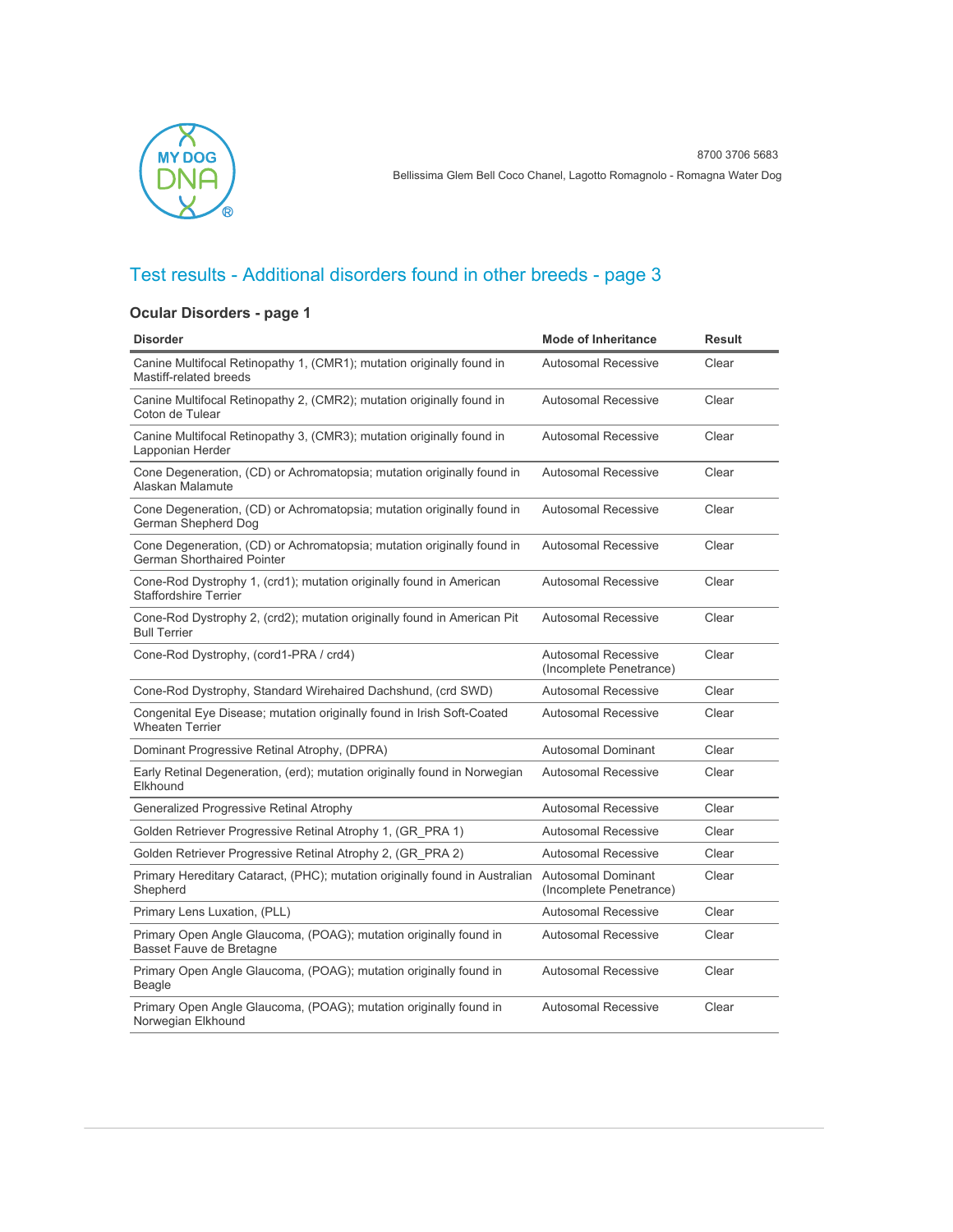

### **Ocular Disorders - page 2**

| <b>Disorder</b>                                                                                                              | <b>Mode of Inheritance</b> | <b>Result</b> |
|------------------------------------------------------------------------------------------------------------------------------|----------------------------|---------------|
| Primary Open Angle Glaucoma, (POAG); mutation originally found in Petit Autosomal Recessive<br><b>Basset Griffon Vendeen</b> |                            | Clear         |
| Primary lens luxation (PLL) and glaucoma; mutation originally found in<br>Shar Pei                                           | Autosomal Recessive        | Clear         |
| Progressive Retinal Atrophy (PRA4); mutation originally found in Lhasa<br>Apso                                               | <b>Autosomal Recessive</b> | Clear         |
| Progressive Retinal Atrophy Type III, (PRA type III); mutation originally<br>found in Tibetan Spaniel and Tibetan Terrier    | Autosomal Recessive        | Clear         |
| Progressive Retinal Atrophy, (CNGA1-PRA); mutation originally found in<br><b>Shetland Sheepdog</b>                           | Autosomal Recessive        | Clear         |
| Progressive Retinal Atrophy, (PAP1 PRA); mutation originally found in<br>Papillon and Phalene                                | Autosomal Recessive        | Clear         |
| Progressive Retinal Atrophy, (PRA); mutation originally found in Basenji                                                     | Autosomal Recessive        | Clear         |
| Progressive Retinal Atrophy, (PRA); mutation originally found in Swedish<br>Vallhund                                         | Autosomal Recessive        | Clear         |
| Rod-Cone Dysplasia 1, (rcd1); mutation originally found in Irish Setter                                                      | Autosomal Recessive        | Clear         |
| Rod-Cone Dysplasia 1a, (rdc1a); mutation originally found in Sloughi                                                         | Autosomal Recessive        | Clear         |
| Rod-Cone Dysplasia 3, (rcd3)                                                                                                 | Autosomal Recessive        | Clear         |
| X-Linked Progressive Retinal Atrophy 1, (XLPRA1)                                                                             | <b>X-linked Recessive</b>  | Clear         |
| X-Linked Progressive Retinal Atrophy 2, (XLPRA2; Type A PRA)                                                                 | <b>X-linked Recessive</b>  | Clear         |

#### **Cardiac Disorders**

| <b>Disorder</b>                                                       | Mode of Inheritance | Result |
|-----------------------------------------------------------------------|---------------------|--------|
| Dilated Cardiomyopathy, (DCM); mutation originally found in Schnauzer | Autosomal Recessive | Clear  |
| Long QT Syndrome                                                      | Autosomal Dominant  | Clear  |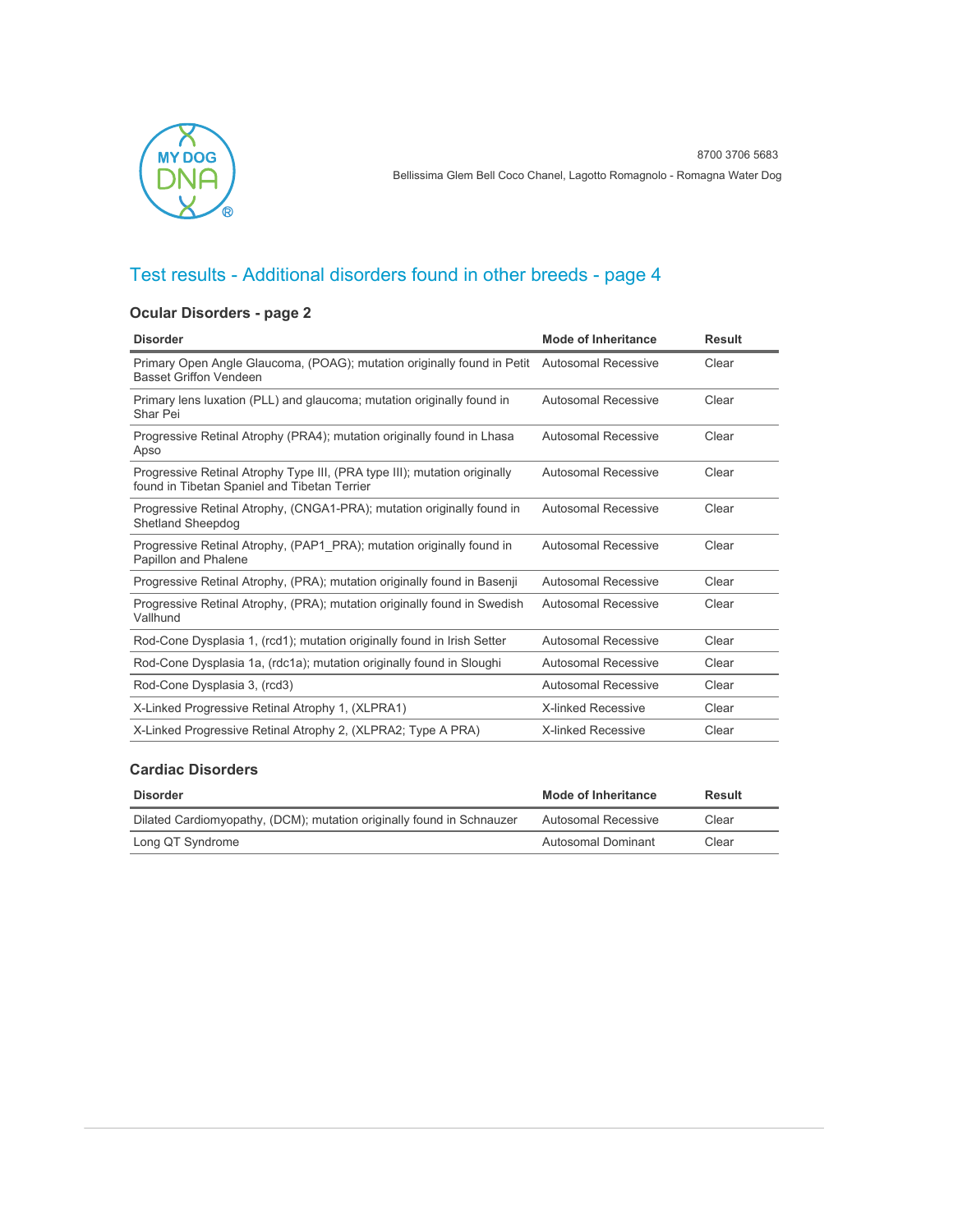

#### **Endocrine Disorders**

| <b>Disorder</b>                                                                                 | Mode of Inheritance | Result |
|-------------------------------------------------------------------------------------------------|---------------------|--------|
| Congenital Hypothyroidism; mutation originally found in Tenterfield Terrier Autosomal Recessive |                     | Clear  |
| Congenital Hypothyroidism; mutation originally found in Toy Fox and Rat<br>Terrier              | Autosomal Recessive | Clear  |

### **Immunological Disorders**

| <b>Disorder</b>                                                                                         | <b>Mode of Inheritance</b> | Result |
|---------------------------------------------------------------------------------------------------------|----------------------------|--------|
| Autosomal Recessive Severe Combined Immunodeficiency, (ARSCID)                                          | Autosomal Recessive        | Clear  |
| Complement 3 (C3) Deficiency                                                                            | Autosomal Recessive        | Clear  |
| Myeloperoxidase Deficiency                                                                              | Autosomal Recessive        | Clear  |
| Severe Combined Immunodeficiency in Frisian Water Dogs, (SCID)                                          | Autosomal Recessive        | Clear  |
| X-Linked Severe Combined Immunodeficiency (XSCID); mutation<br>originally found in Basset Hound         | <b>X-linked Recessive</b>  | Clear  |
| X-Linked Severe Combined Immunodeficiency (XSCID); mutation<br>originally found in Cardigan Welsh Corgi | <b>X-linked Recessive</b>  | Clear  |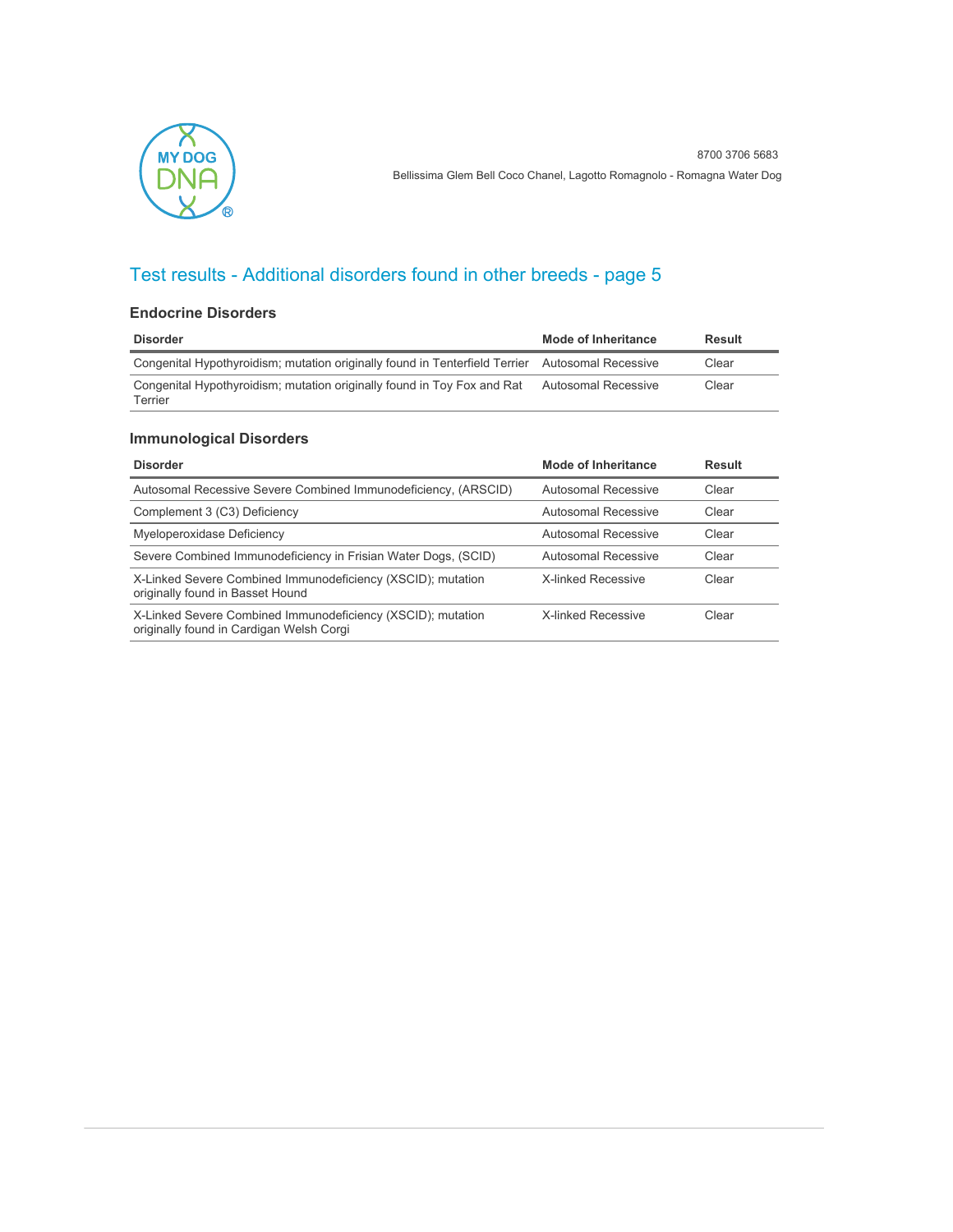

#### **Renal Disorders**

| <b>Disorder</b>                                                                                                | <b>Mode of Inheritance</b> | <b>Result</b> |
|----------------------------------------------------------------------------------------------------------------|----------------------------|---------------|
| 2,8-Dihydroxyadenine (2,8-DHA) urolithiasis                                                                    | Autosomal Recessive        | Clear         |
| Cystinuria Type I-A; mutation originally found in Newfoundland Dog                                             | Autosomal Recessive        | Clear         |
| Cystinuria Type II-A; mutation originally found in Australian Cattle Dog                                       | Autosomal Dominant         | Clear         |
| Familial Nephropathy (FN); mutation originally found in English Cocker<br>Spaniel                              | Autosomal Recessive        | Clear         |
| Familial Nephropathy (FN); mutation originally found in English Springer<br>Spaniel                            | <b>Autosomal Recessive</b> | Clear         |
| Fanconi Syndrome                                                                                               | <b>Autosomal Recessive</b> | Clear         |
| Polycystic Kidney Disease in Bull Terriers, (BTPKD)                                                            | <b>Autosomal Dominant</b>  | Clear         |
| Primary Hyperoxaluria, (PH); mutation originally found in Coton de Tulear                                      | Autosomal Recessive        | Clear         |
| Protein Losing Nephropathy, (PLN); NPHS1 gene variant                                                          |                            | Clear         |
| Renal Cystadenocarcinoma and Nodular Dermatofibrosis, (RCND)                                                   | Autosomal Dominant         | Clear         |
| X-Linked Hereditary Nephropathy, (XLHN)                                                                        | <b>X-linked Recessive</b>  | Clear         |
| X-Linked Hereditary Nephropathy, (XLHN); mutation originally found in<br>Navasota Dog                          | <b>X-linked Recessive</b>  | Clear         |
| Xanthinuria, Type 1a; mutation originally found in mixed breed dogs                                            | <b>Autosomal Recessive</b> | Clear         |
| Xanthinuria, Type 2a; mutation originally found in Toy Manchester Terrier                                      | <b>Autosomal Recessive</b> | Clear         |
| Xanthinuria, Type 2b; mutation originally found in Cavalier King Charles<br>Spaniel and English Cocker Spaniel | Autosomal Recessive        | Clear         |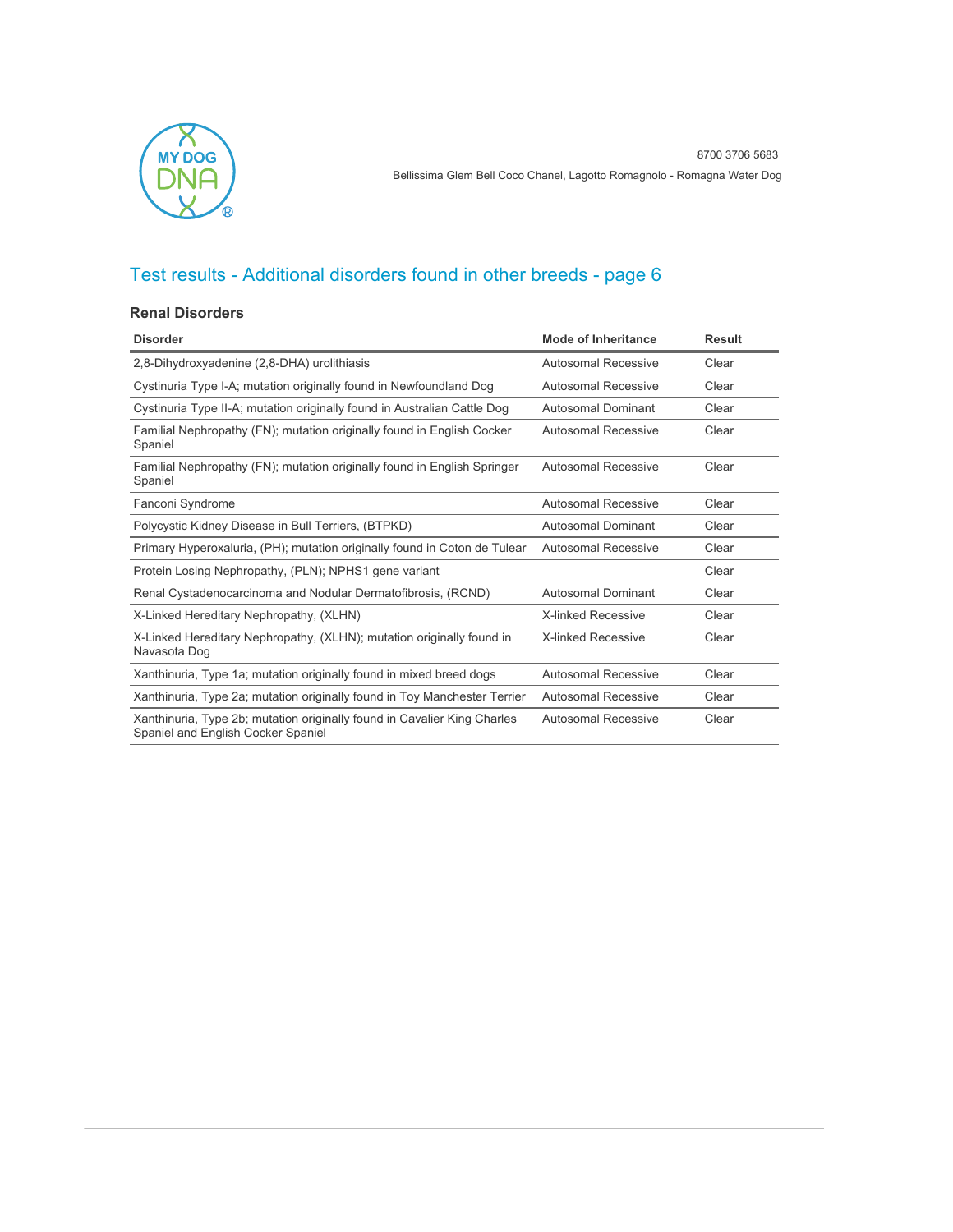

#### **Metabolic Disorders**

| <b>Disorder</b>                                                                                                         | <b>Mode of Inheritance</b> | <b>Result</b> |
|-------------------------------------------------------------------------------------------------------------------------|----------------------------|---------------|
| Glycogen Storage Disease Type II or Pompe's Disease, (GSD II)                                                           | <b>Autosomal Recessive</b> | Clear         |
| Glycogen Storage Disease Type IIIa, (GSD IIIa)                                                                          | Autosomal Recessive        | Clear         |
| Glycogen Storage Disease Type Ia, (GSD Ia)                                                                              | Autosomal Recessive        | Clear         |
| Hypocatalasia or Acatalasemia                                                                                           | Autosomal Recessive        | Clear         |
| Intestinal Cobalamin Malabsorption or Imerslund-Gräsbeck Syndrome,<br>(IGS); mutation originally found in Beagle        | Autosomal Recessive        | Clear         |
| Intestinal Cobalamin Malabsorption or Imerslund-Gräsbeck Syndrome,<br>(IGS); mutation originally found in Border Collie | Autosomal Recessive        | Clear         |
| Mucopolysaccharidosis Type IIIA, (MPS IIIA); mutation originally found in<br>Dachshund                                  | <b>Autosomal Recessive</b> | Clear         |
| Mucopolysaccharidosis Type IIIA, (MPS IIIA); mutation originally found in<br>New Zealand Huntaway                       | <b>Autosomal Recessive</b> | Clear         |
| Mucopolysaccharidosis Type VII, (MPS VII); mutation originally found in<br><b>Brazilian Terrier</b>                     | <b>Autosomal Recessive</b> | Clear         |
| Mucopolysaccharidosis Type VII, (MPS VII); mutation originally found in<br>German Shepherd                              | <b>Autosomal Recessive</b> | Clear         |
| Pyruvate Dehydrogenase Phosphatase 1 (PDP1) Deficiency                                                                  | <b>Autosomal Recessive</b> | Clear         |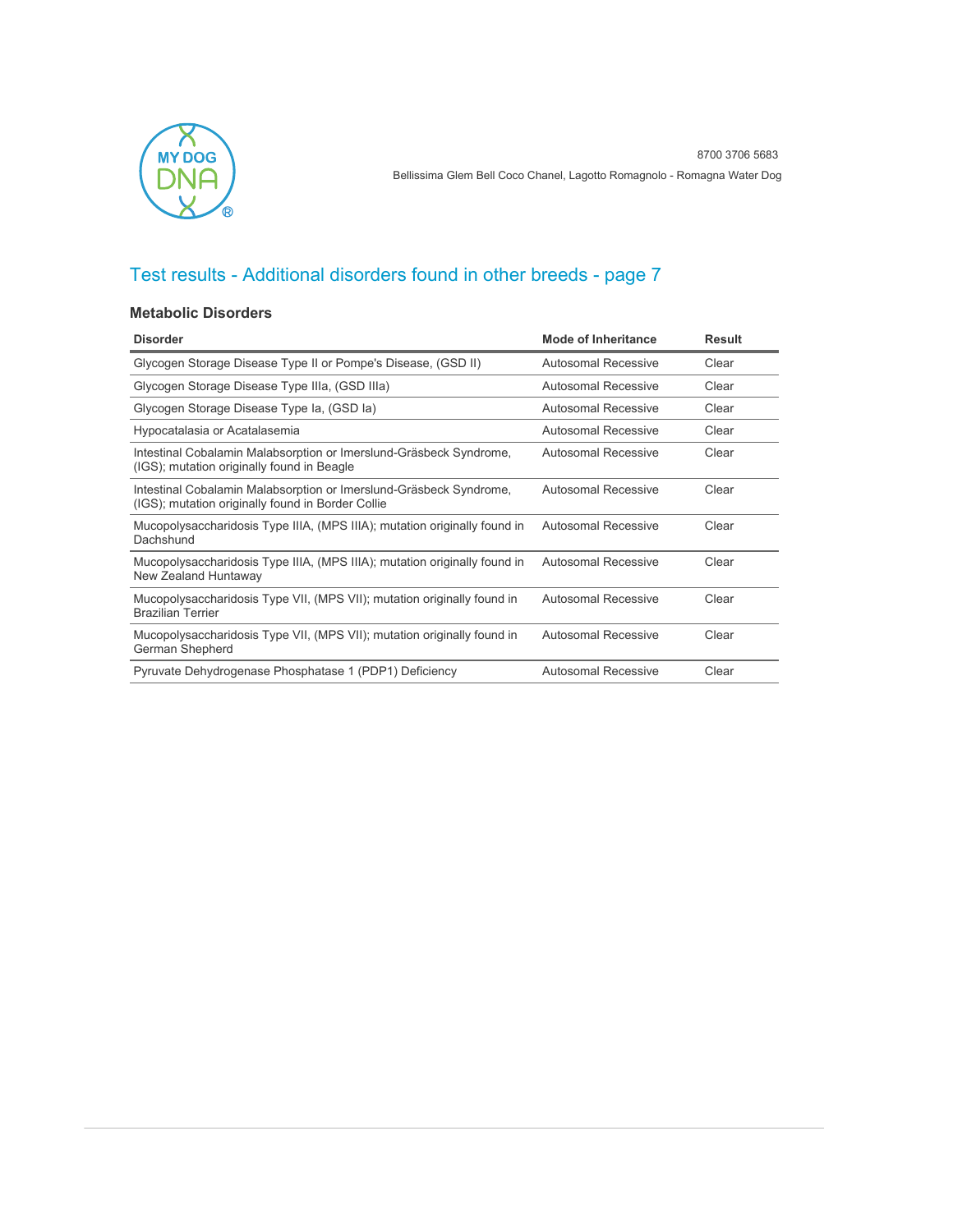

#### **Muscular Disorders**

| <b>Disorder</b>                                                                                    | Mode of Inheritance        | Result |
|----------------------------------------------------------------------------------------------------|----------------------------|--------|
| Cavalier King Charles Spaniel Muscular Dystrophy, (CKCS-MD)                                        | X-linked Recessive         | Clear  |
| Centronuclear Myopathy, (CNM); mutation originally found in Great Dane                             | Autosomal Recessive        | Clear  |
| Centronuclear Myopathy, (CNM); mutation originally found in Labrador<br>Retriever                  | Autosomal Recessive        | Clear  |
| Duchenne or Dystrophin Muscular Dystrophy, (DMD); mutation originally<br>found in Golden Retriever | <b>X-linked Recessive</b>  | Clear  |
| Duchenne or Dystrophin Muscular Dystrophy, (DMD); mutation originally<br>found in Norfolk Terrier  | <b>X-linked Recessive</b>  | Clear  |
| Muscular Dystrophy, Ullrich-type; mutation originally found in Landseer                            | Autosomal Recessive        | Clear  |
| Myostatin deficiency (Double Muscling, "Bully")                                                    | Autosomal Recessive        | Clear  |
| Myotonia Congenita; mutation originally found in Australian Cattle Dog                             | Autosomal Recessive        | Clear  |
| Myotonia Congenita; mutation originally found in in Labrador Retriever                             | Autosomal Recessive        | Clear  |
| Myotubular Myopathy; mutation originally found in Rottweiler                                       | <b>X-linked Recessive</b>  | Clear  |
| Nemaline Myopathy; mutation originally found in American Bulldog                                   | <b>Autosomal Recessive</b> | Clear  |
| X-Linked Myotubular Myopathy                                                                       | <b>X-linked Recessive</b>  | Clear  |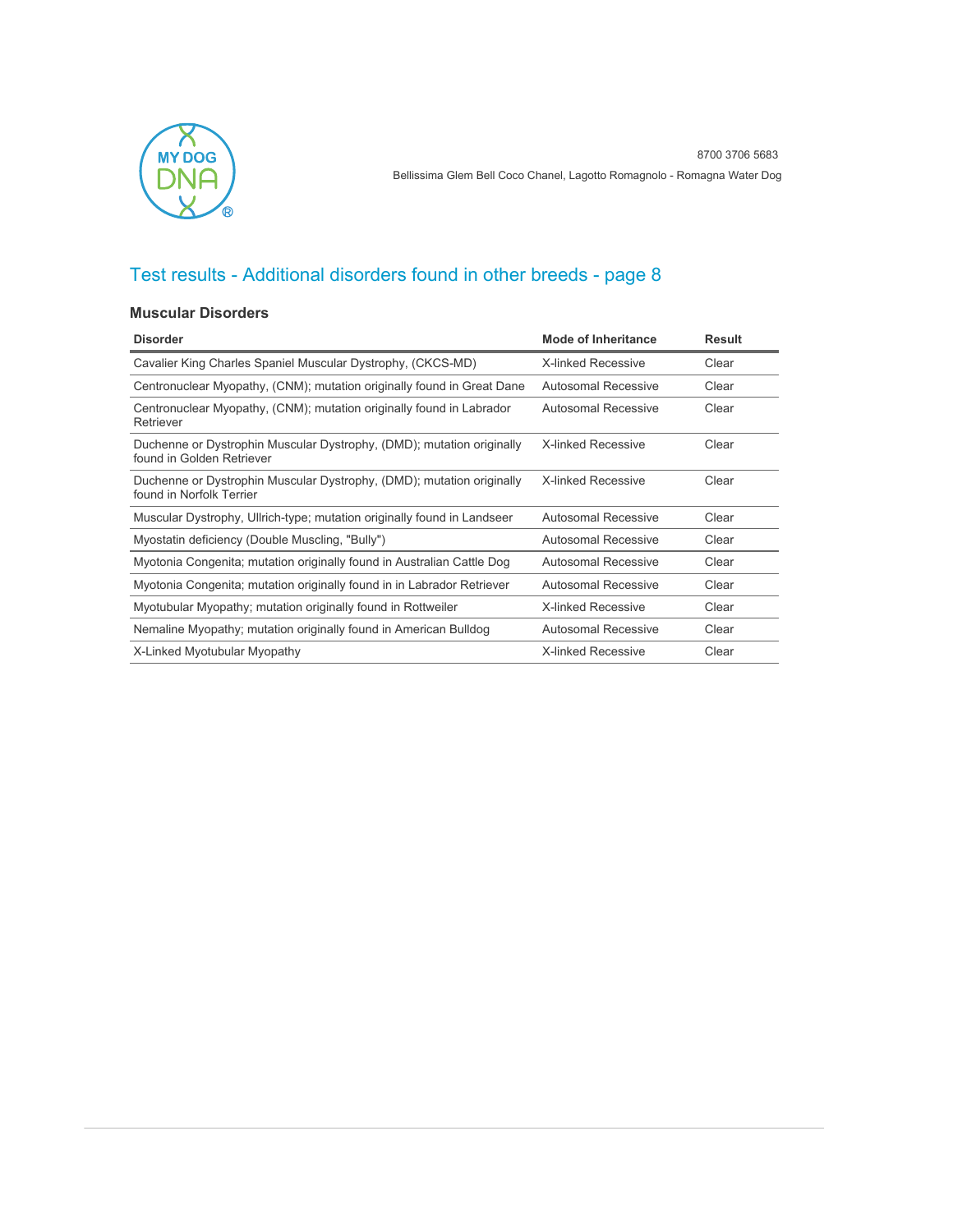

### **Neurological Disorders - page 1**

| <b>Disorder</b>                                                                                                | <b>Mode of Inheritance</b>                     | Result |
|----------------------------------------------------------------------------------------------------------------|------------------------------------------------|--------|
| Acral Mutilation Syndrome, (AMS)                                                                               | <b>Autosomal Recessive</b>                     | Clear  |
| Alaskan Husky Encephalopathy, (AHE)                                                                            | <b>Autosomal Recessive</b>                     | Clear  |
| Alexander Disease (AxD); mutation originally found in Labrador Retriever                                       | Autosomal Dominant                             | Clear  |
| Bandera's Neonatal Ataxia, (BNAt)                                                                              | Autosomal Recessive                            | Clear  |
| Cerebellar Cortical Degeneration, (CCD); mutation originally found in<br>Vizsla                                | Autosomal Recessive                            | Clear  |
| Cerebral Dysfunction; mutation originally found in Friesian Stabyhoun                                          | Autosomal Recessive                            | Clear  |
| Dandy-Walker-Like Malformation (DWLM); mutation originally found in<br>Eurasier                                | Autosomal Recessive                            | Clear  |
| Degenerative Myelopathy, (DM; SOD1A)                                                                           | Autosomal Recessive<br>(Incomplete Penetrance) | Clear  |
| Early-Onset Progressive Polyneuropathy; mutation originally found in<br>Alaskan Malamute                       | <b>Autosomal Recessive</b>                     | Clear  |
| Early-Onset Progressive Polyneuropathy; mutation originally found in<br>Greyhound                              | <b>Autosomal Recessive</b>                     | Clear  |
| Fetal Onset Neuroaxonal Dystrophy, (FNAD)                                                                      | <b>Autosomal Recessive</b>                     | Clear  |
| Hereditary Ataxia or Cerebellar Ataxia; mutation originally found in Old<br>English Sheepdog and Gordon Setter | Autosomal Recessive                            | Clear  |
| Hereditary Ataxia; mutation originally found in in Norwegian Buhund                                            | <b>Autosomal Recessive</b>                     | Clear  |
| Hyperekplexia or Startle Disease                                                                               | <b>Autosomal Recessive</b>                     | Clear  |
| Hypomyelination; mutation originally found in Weimaraner                                                       | <b>Autosomal Recessive</b>                     | Clear  |
| Juvenile Myoclonic Epilepsy, (JME); mutation originally found in<br>Rhodesian Ridgeback                        | Autosomal Recessive                            | Clear  |
| Juvenile encephalopathy; mutation originally found in Parson Russell<br>Terrier                                | <b>Autosomal Recessive</b>                     | Clear  |
| L-2-Hydroxyglutaric aciduria, (L2HGA); mutation originally found in<br>Staffordshire Bull Terrier              | <b>Autosomal Recessive</b>                     | Clear  |
| L-2-Hydroxyglutaric aciduria, (L2HGA); mutation originally found in West<br><b>Highland White Terrier</b>      | <b>Autosomal Recessive</b>                     | Clear  |
| Neonatal Cerebellar Cortical Degeneration or Cerebellar Abiotrophy,<br>(NCCD)                                  | Autosomal Recessive                            | Clear  |
| Neonatal Encephalopathy with Seizures, (NEWS)                                                                  | Autosomal Recessive                            | Clear  |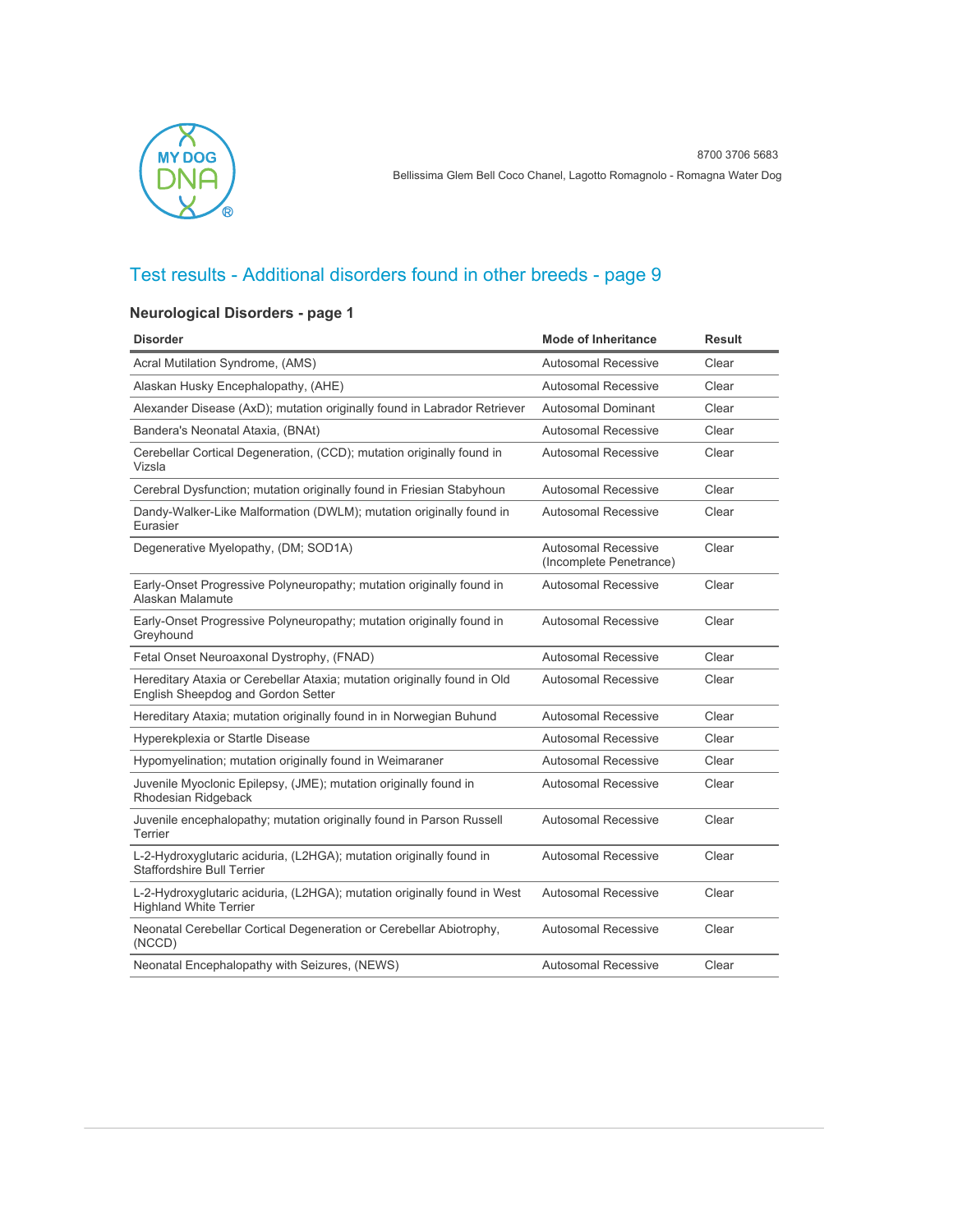

### **Neurological Disorders - page 2**

| <b>Disorder</b>                                                                                                                   | <b>Mode of Inheritance</b> | <b>Result</b> |
|-----------------------------------------------------------------------------------------------------------------------------------|----------------------------|---------------|
| Neuroaxonal Dystrophy (NAD); mutation originally found in Spanish Water Autosomal Recessive<br>Dog                                |                            | Clear         |
| Neuroaxonal Dystrophy, (NAD); mutation originally found in Papillon                                                               | <b>Autosomal Recessive</b> | Clear         |
| Neuronal Ceroid Lipofuscinosis 1, (NCL1); mutation originally found in<br>Dachshund                                               | Autosomal Recessive        | Clear         |
| Neuronal Ceroid Lipofuscinosis 10, (NCL10); mutation originally found in<br>American Bulldog                                      | <b>Autosomal Recessive</b> | Clear         |
| Neuronal Ceroid Lipofuscinosis 4A, (NCL4); mutation originally found in<br>American Staffordshire Terrier                         | <b>Autosomal Recessive</b> | Clear         |
| Neuronal Ceroid Lipofuscinosis 5, (NCL5); mutation originally found in<br><b>Border Collie</b>                                    | <b>Autosomal Recessive</b> | Clear         |
| Neuronal Ceroid Lipofuscinosis 8, (NCL8); mutation originally found in<br>Alpine Dachsbracke                                      | Autosomal Recessive        | Clear         |
| Neuronal Ceroid Lipofuscinosis 8, (NCL8); mutation originally found in<br><b>Australian Shepherd</b>                              | <b>Autosomal Recessive</b> | Clear         |
| Neuronal Ceroid Lipofuscinosis 8, (NCL8); mutation originally found in<br><b>English Setter</b>                                   | Autosomal Recessive        | Clear         |
| Neuronal Ceroid Lipofuscinosis, (NCL7); mutation originally found in<br>Chinese Crested Dog and Chihuahua                         | <b>Autosomal Recessive</b> | Clear         |
| Polyneuropathy with ocular abnormalities and neuronal vacuolation,<br>(POANV); mutation originally found in Black Russian Terrier | Autosomal Recessive        | Clear         |
| Progressive Early-Onset Cerebellar Ataxia; mutation originally found in<br><b>Finnish Hound</b>                                   | <b>Autosomal Recessive</b> | Clear         |
| Sensory Neuropathy; mutation originally found in Border Collie                                                                    | Autosomal Recessive        | Clear         |
| Shaking Puppy Spongiform LeucoEncephaloMyelopathy, (SLEM);<br>mutation originally found in Border Terrier                         | Autosomal Recessive        | Clear         |
| Spinocerebellar Ataxia with Myokymia and/or Seizures (SCA)                                                                        | <b>Autosomal Recessive</b> | Clear         |
| Spinocerebellar Ataxia/ Late-Onset Ataxia (SCA, LOA)                                                                              | Autosomal Recessive        | Clear         |
| Spongy Degeneration with Cerebellar Ataxia, (SDCA1); mutation originally Autosomal Recessive<br>found in Belgian Shepherd Dog     |                            | Clear         |
| Spongy Degeneration with Cerebellar Ataxia, (SDCA2); mutation originally Autosomal Recessive<br>found in Belgian Shepherd Dog     |                            | Clear         |
| X-Linked Tremors; mutation originally found in English Springer Spaniel                                                           | <b>X-linked Recessive</b>  | Clear         |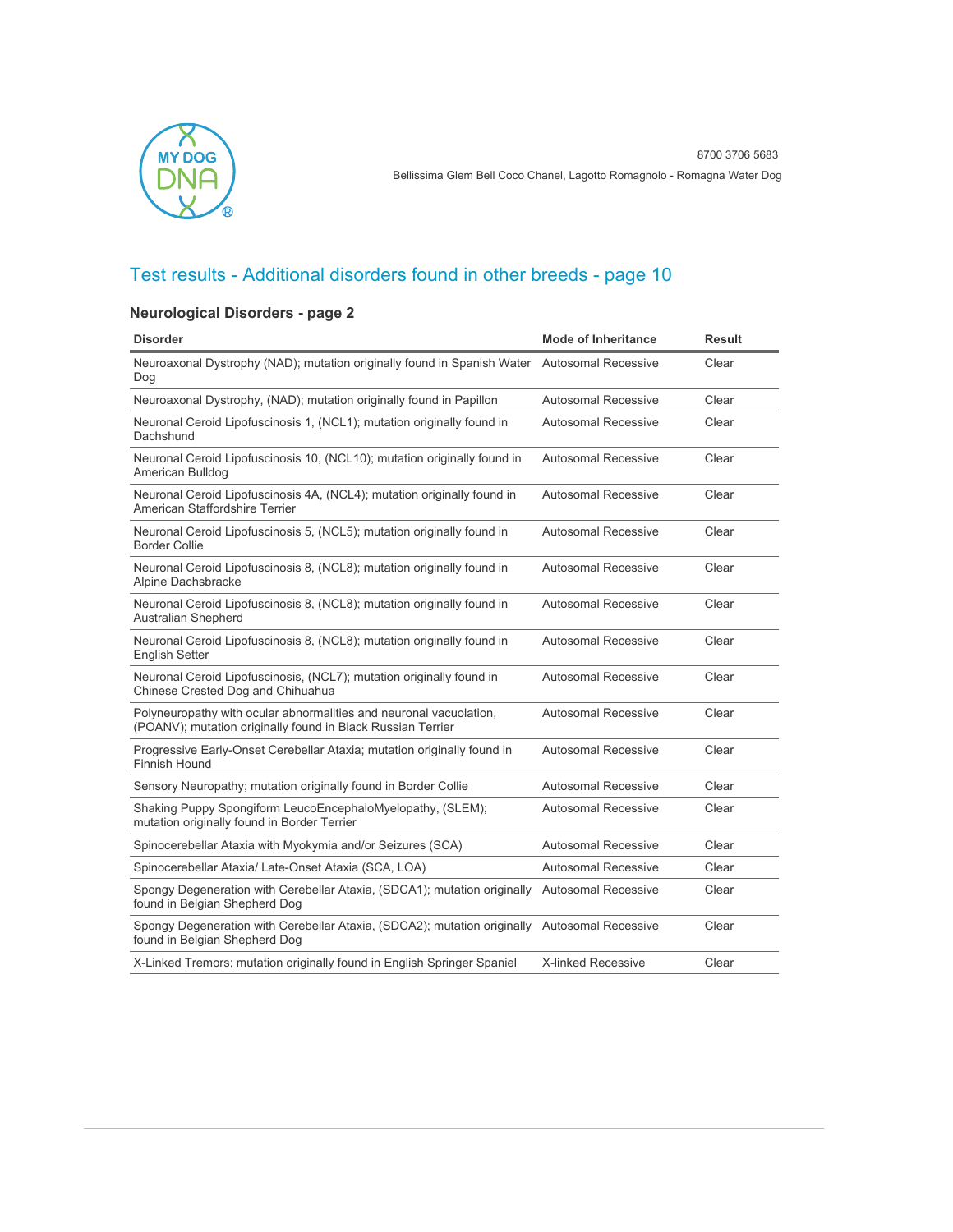

#### **Neuromuscular Disorders**

| <b>Disorder</b>                                                                                                        | <b>Mode of Inheritance</b>                     | <b>Result</b> |
|------------------------------------------------------------------------------------------------------------------------|------------------------------------------------|---------------|
| Congenital Myasthenic Syndrome (CMS); mutation originally found in<br>Labrador Retriever                               | Autosomal Recessive                            | Clear         |
| Congenital Myasthenic Syndrome, (CMS); mutation originally found in Jack Autosomal Recessive<br><b>Russell Terrier</b> |                                                | Clear         |
| Congenital Myasthenic Syndrome, (CMS); mutation originally found in Old<br>Danish Pointing Dog                         | <b>Autosomal Recessive</b>                     | Clear         |
| Exercise-Induced Collapse, (EIC)                                                                                       | Autosomal Recessive<br>(Incomplete Penetrance) | Clear         |
| GM1 Gangliosidosis; mutation originally found in Alaskan Husky                                                         | Autosomal Recessive                            | Clear         |
| GM1 Gangliosidosis; mutation originally found in Portuguese Water Dog                                                  | Autosomal Recessive                            | Clear         |
| GM1 Gangliosidosis; mutation originally found in Shiba Dog                                                             | Autosomal Recessive                            | Clear         |
| GM2 Gangliosidosis, mutation originally found in Japanese Chin                                                         | Autosomal Recessive                            | Clear         |
| GM2 Gangliosidosis; mutation originally found in Toy Poodle                                                            | Autosomal Recessive                            | Clear         |
| Globoid Cell Leukodystrophy or Krabbe Disease, (GLD); mutation<br>originally found in Irish Setter                     | Autosomal Recessive                            | Clear         |
| Globoid Cell Leukodystrophy or Krabbe Disease, (GLD); mutation<br>originally found in Terriers                         | Autosomal Recessive                            | Clear         |
| Paroxysmal Dyskinesia, (PxD); mutation originally found in Irish Soft<br><b>Coated Wheaten Terrier</b>                 | Autosomal Recessive                            | Clear         |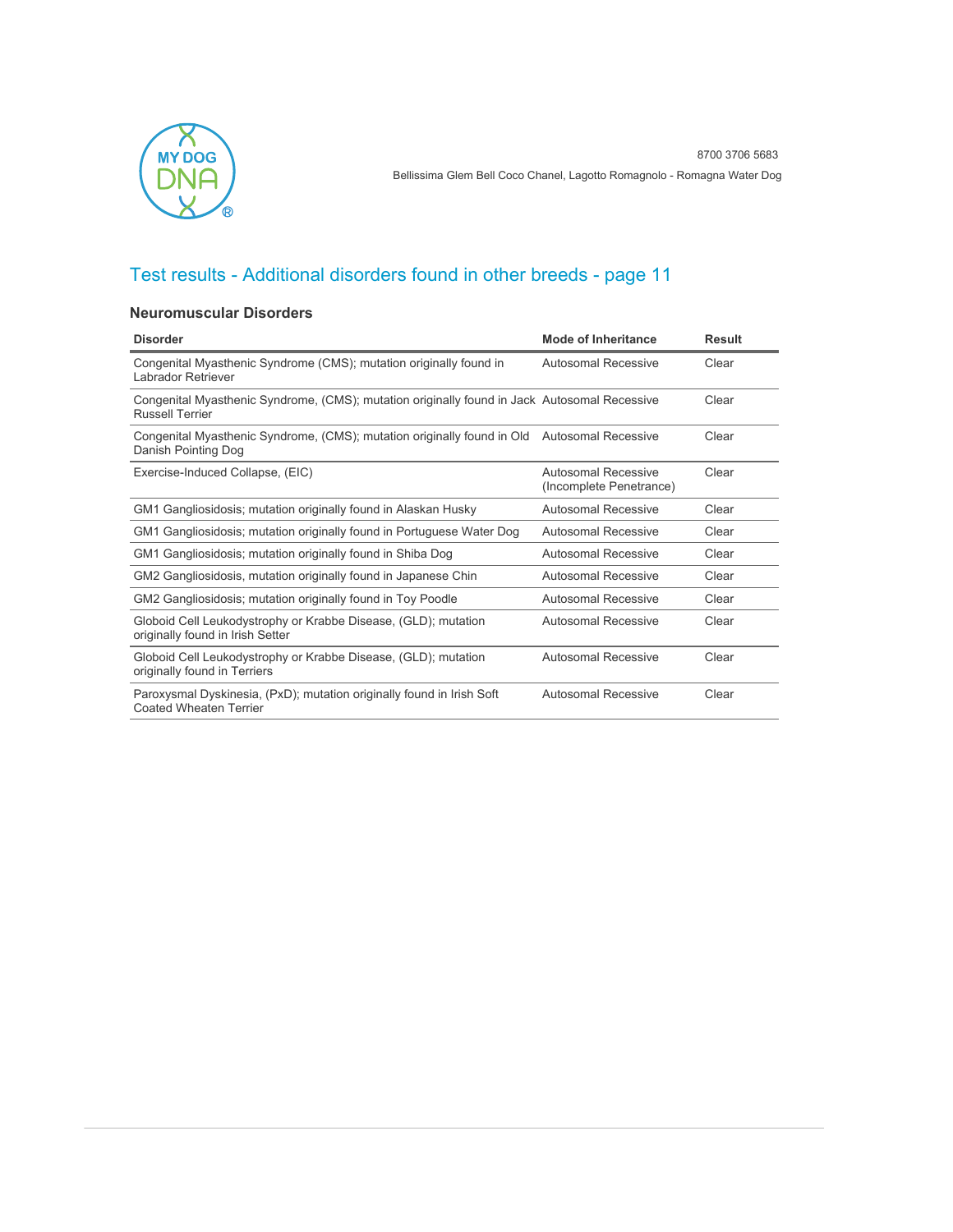

#### **Skeletal Disorders**

| <b>Disorder</b>                                                                                                                      | <b>Mode of Inheritance</b>                    | <b>Result</b> |
|--------------------------------------------------------------------------------------------------------------------------------------|-----------------------------------------------|---------------|
| Chondrodysplasia; mutation originally found in Norwegian Elkhound and<br>Karelian Bear Dog                                           | Autosomal Recessive                           | Clear         |
| Cleft Palate; Cleft Lip and Palate with Syndactyly; ADAMTS20 gene<br>mutation originally found in Nova Scotia Duck Tolling Retriever | Autosomal Recessive                           | Clear         |
| Cleft Palate; DLX6 gene mutation originally found in Nova Scotia Duck<br><b>Tolling Retriever</b>                                    | Autosomal Recessive                           | Clear         |
| Craniomandibular Osteopathy, (CMO); mutation associated with terrier<br>breeds                                                       | Autosomal Dominant<br>(Incomplete Penetrance) | Clear         |
| Hereditary Vitamin D-Resistant Rickets, (HVDRR)                                                                                      | Autosomal Recessive                           | Clear         |
| Oculoskeletal Dysplasia 2 or Dwarfism-Retinal Dysplasia 2, (OSD2)                                                                    | Autosomal Recessive                           | Clear         |
| Osteochondrodysplasia; mutation originally found in Miniature Poodle                                                                 | Autosomal Recessive                           | Clear         |
| Osteochondromatosis; mutation originally found in American Staffordshire<br>Terrier                                                  | <b>Autosomal Dominant</b>                     | Clear         |
| Osteogenesis Imperfecta, (OI); mutation originally found in Beagle                                                                   | Autosomal Dominant                            | Clear         |
| Osteogenesis Imperfecta, (OI); mutation originally found in Dachshund                                                                | <b>Autosomal Recessive</b>                    | Clear         |
| Skeletal Disease (Hypophosphatasia); mutation originally found in Karelian Autosomal Recessive<br>Bear Dog                           |                                               | Clear         |
| Skeletal Dysplasia 2, (SD2)                                                                                                          | Autosomal Recessive                           | Clear         |
| Spondylocostal Dysostosis                                                                                                            | Autosomal Recessive                           | Clear         |
| Van den Ende-Gupta Syndrome, (VDEGS)                                                                                                 | Autosomal Recessive                           | Clear         |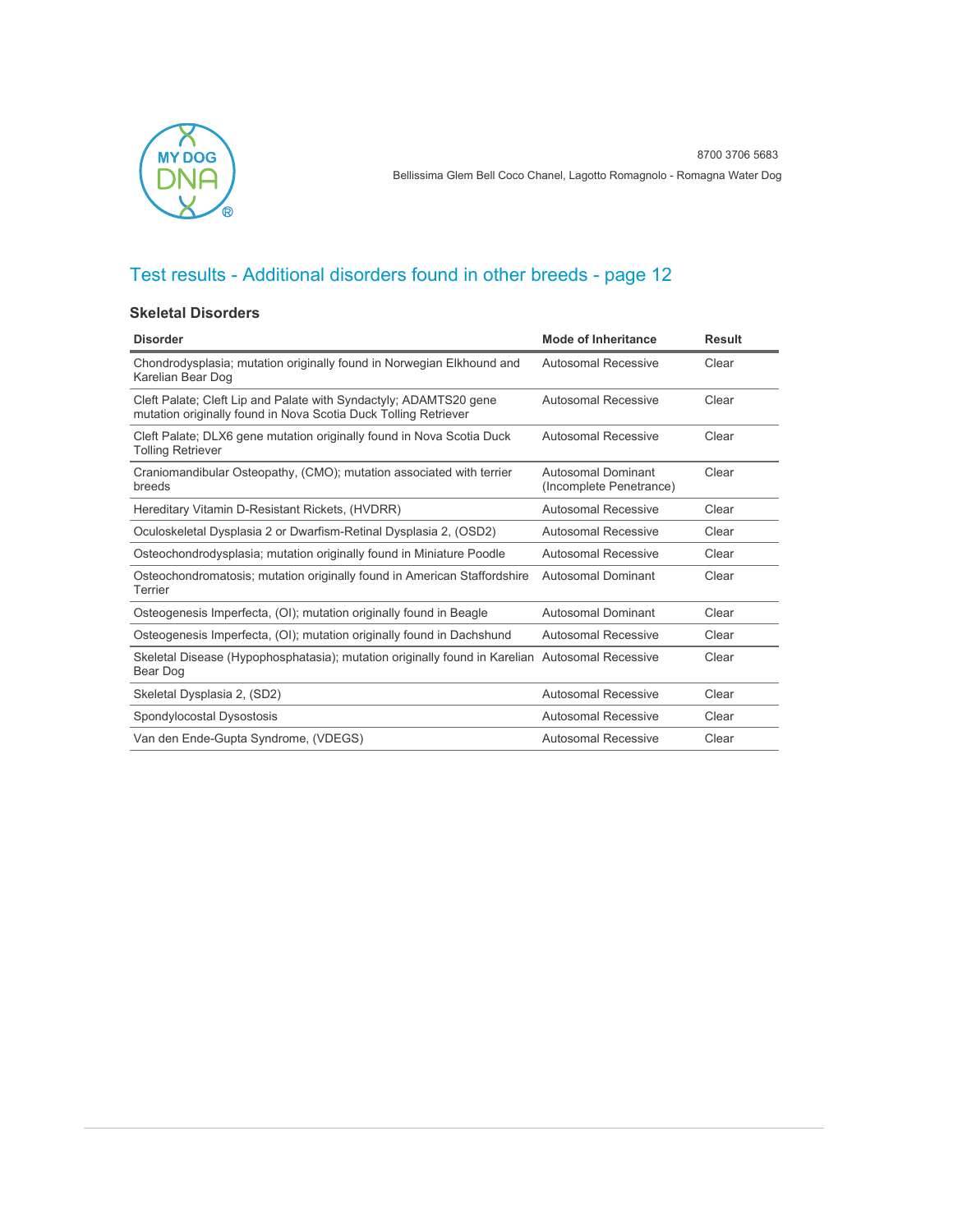

#### **Dermal Disorders**

| <b>Disorder</b>                                                                                                                   | <b>Mode of Inheritance</b> | <b>Result</b> |
|-----------------------------------------------------------------------------------------------------------------------------------|----------------------------|---------------|
| Dystrophic Epidermolysis Bullosa; mutation originally found in Central<br>Asian Ovcharka                                          | Autosomal Recessive        | Clear         |
| Dystrophic Epidermolysis Bullosa; mutation originally found in Golden<br>Retriever                                                | Autosomal Recessive        | Clear         |
| Epidermolytic Hyperkeratosis                                                                                                      | Autosomal Recessive        | Clear         |
| Focal Non-Epidermolytic Palmoplantar Keratoderma, (FNEPPK); mutation Autosomal Recessive<br>originally found in Dogue de Bordeaux |                            | Clear         |
| Golden Retriever Ichthyosis                                                                                                       | Autosomal Recessive        | Clear         |
| Hereditary Footpad Hyperkeratosis, (HFH)                                                                                          | Autosomal Recessive        | Clear         |
| Hereditary Nasal Parakeratosis, (HNPK); mutation originally found in<br>Greyhound                                                 | Autosomal Recessive        | Clear         |
| Ichthyosis; mutation originally found in American Bulldog                                                                         | Autosomal Recessive        | Clear         |
| Ichthyosis; mutation originally found in Great Dane                                                                               | Autosomal Recessive        | Clear         |
| Lamellar Ichthyosis, (LI)                                                                                                         | Autosomal Recessive        | Clear         |
| Lethal Acrodermatitis, (LAD); mutation originally found in in Bull Terrier and Autosomal Recessive<br>Miniature Bull Terrier      |                            | Clear         |
| Ligneous Membranitis                                                                                                              | Autosomal Recessive        | Clear         |
| Musladin-Lueke syndrome, (MLS)                                                                                                    | Autosomal Recessive        | Clear         |
| X-Linked Ectodermal Dysplasia, (XHED)                                                                                             | <b>X-linked Recessive</b>  | Clear         |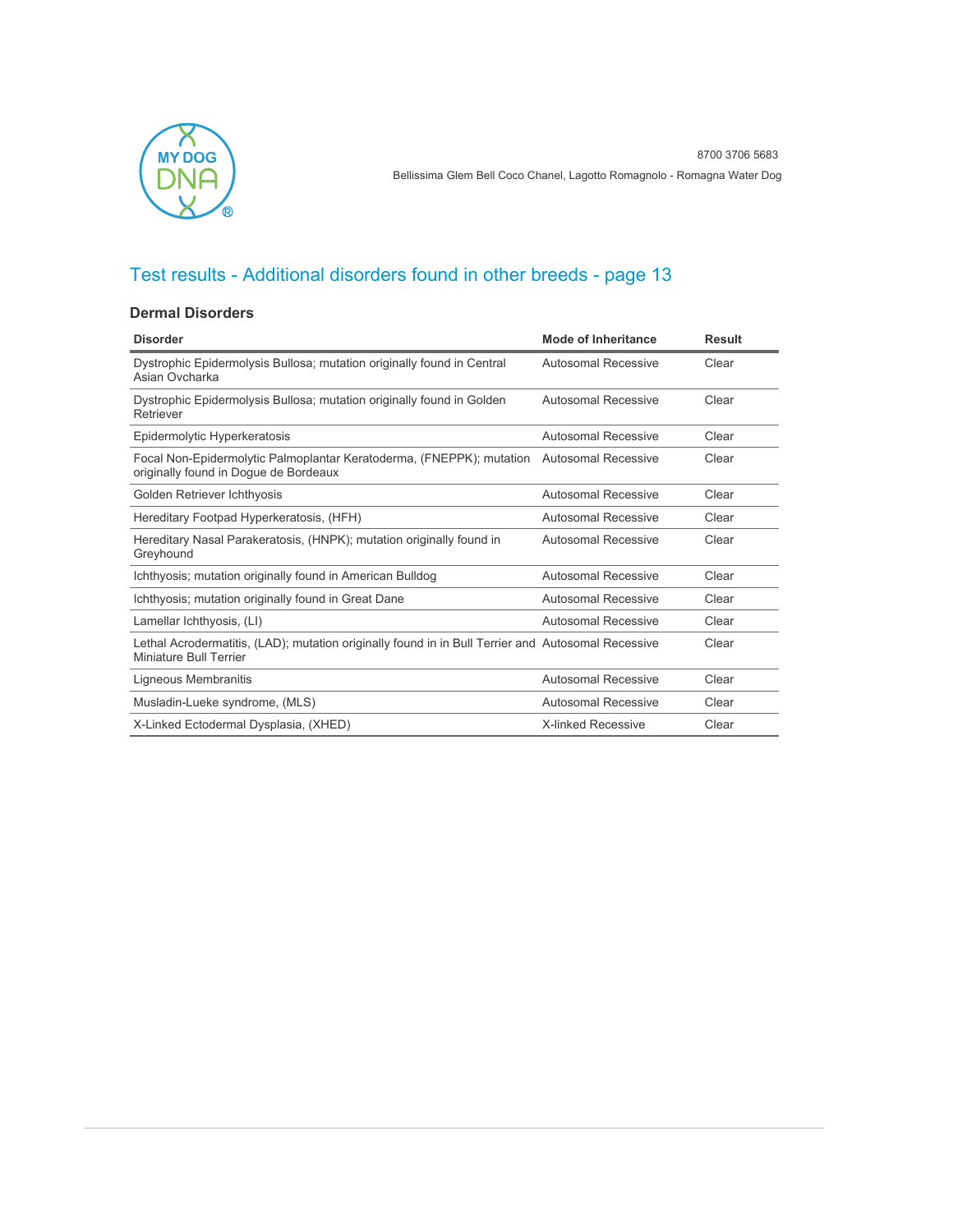

#### **Other Disorders**

| <b>Disorder</b>                                                                                            | <b>Mode of Inheritance</b> | <b>Result</b> |
|------------------------------------------------------------------------------------------------------------|----------------------------|---------------|
| Acute Respiratory Distress Syndrome, (ARDS); mutation originally found in Autosomal Recessive<br>Dalmatian |                            | Clear         |
| Amelogenesis Imperfecta, (AI); mutation originally found in Italian<br>Greyhound                           | Autosomal Recessive        | Clear         |
| Amelogenesis Imperfecta, (AI); mutation originally found in Parson Russell Autosomal Recessive<br>Terrier  |                            | Clear         |
| Congenital Keratoconjunctivitis Sicca and Ichthyosiform Dermatosis,<br>(CKCSID)                            | Autosomal Recessive        | No call       |
| Dental Hypomineralisation; mutation originally found in Border Collie                                      | Autosomal Recessive        | Clear         |
| Lung Developmental Disease; mutation originally found in in Airedale<br>Terrier                            | <b>Autosomal Recessive</b> | Clear         |
| Narcolepsy; mutation originally found in Dachshund                                                         | Autosomal Recessive        | Clear         |
| Narcolepsy; mutation originally found in Doberman Pinscher                                                 | Autosomal Recessive        | Clear         |
| Narcolepsy; mutation originally found in Labrador Retriever                                                | Autosomal Recessive        | Clear         |
| Persistent Müllerian Duct Syndrome, (PMDS); mutation originally found in<br>Miniature Schnauzer            | <b>Autosomal Recessive</b> | Clear         |
| Primary Ciliary Dyskinesia, (PCD)                                                                          | Autosomal Recessive        | Clear         |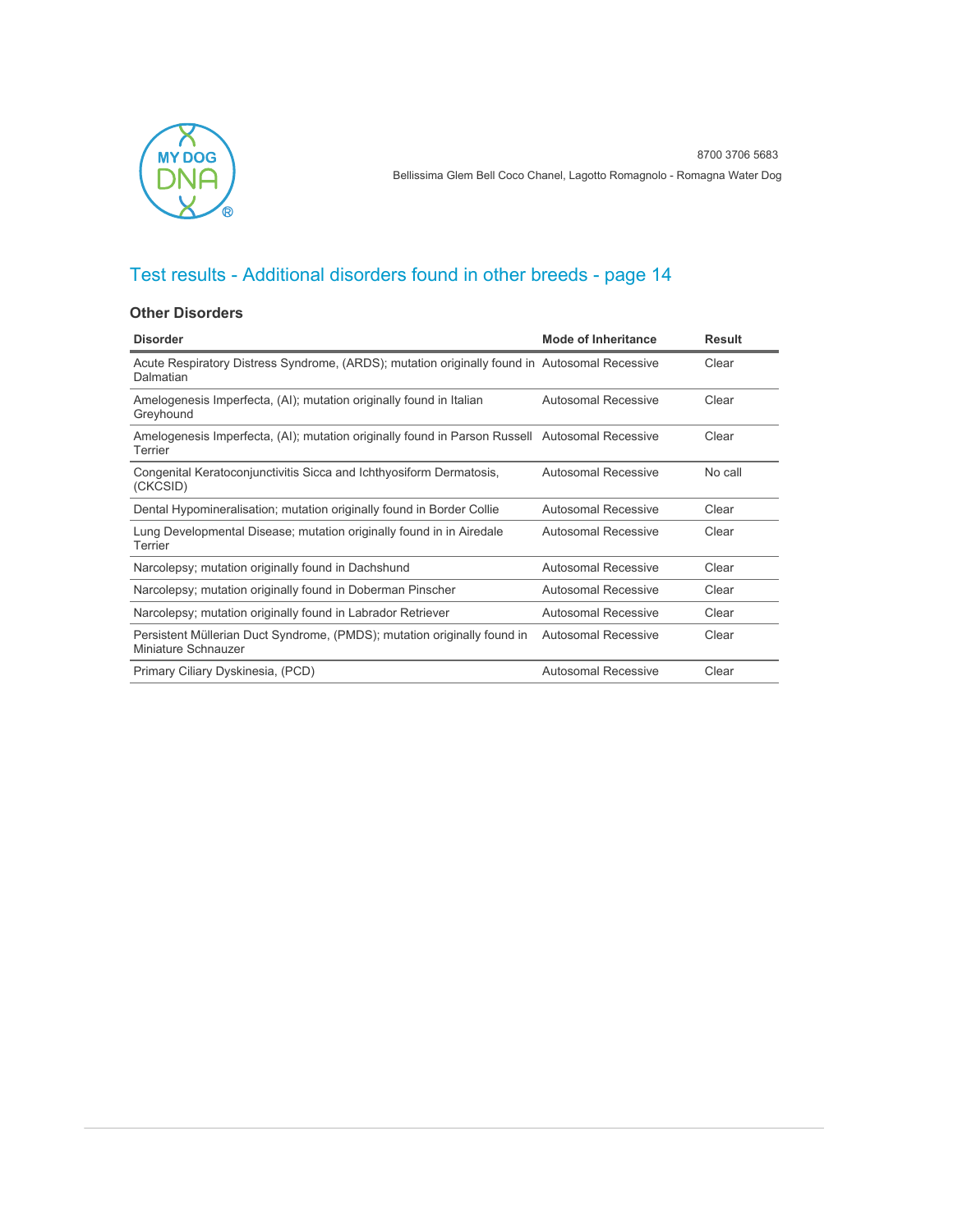

### APPENDIX Explanation of the results of the tested disorders

Autosomal recessive inheritance (ARI)

Clear - A dog carries no copies of the tested mutation and has no or reduced likelihood of developing and passing on the disease/condition.

Carrier - A dog carries one copy of the tested mutation. Carriers typically have a normal, healthy appearance but pass on the mutation to approximately 50% of their offspring.

At risk - A dog carries two copies of the tested mutation and is at high or increased risk of developing the disease/condition.

Autosomal dominant inheritance (ADI)

Clear - A dog carries no copies of the tested mutation and has no or reduced likelihood of developing and passing on the disease/condition.

At risk - A dog carries one or two copies of the tested mutation and is at high or increased risk of developing the disease/condition.

X-linked recessive inheritance (X-linked)

Clear - A dog carries no copies of the tested mutation and has no or reduced likelihood of developing and passing on the disease/condition.

Carrier - Female carriers typically have a normal, healthy appearance but carry one copy of the tested mutation on one of their X chromosomes. As males only have one X chromosome, there are no male carriers.

At risk - Female dogs at risk carry two mutated copies of the tested mutation. Males carry one copy of the tested mutation on their single X chromosome. Dogs at risk are at high or increased risk of developing the disease/condition.

Please note that the descriptions above are generalized based on typically observed inheritance patterns. When obtaining a 'carrier' or 'at risk' test result, always refer to the corresponding online test documentation for more detailed information on the condition and any exceptions.

### Genoscoper Laboratories - Legal Notice

Genoscoper Laboratories' services and test results are produced based on samples and materials supplied by the Client. Testing and analysis is performed by using methods and processes that Genoscoper Laboratories deems appropriate. Genoscoper Laboratories reserves the right to make changes in the collection of the single-gene tests included in the testing service as well as to remove results derived from them, if new information comes available that in any way questions the validity of the test results. Results provided by Genoscoper Laboratories are prepared solely for the use of the Client. For further information, please visit: [www.mydogdna.com/legal-notices](http://www.mydogdna.com/legal-notices)